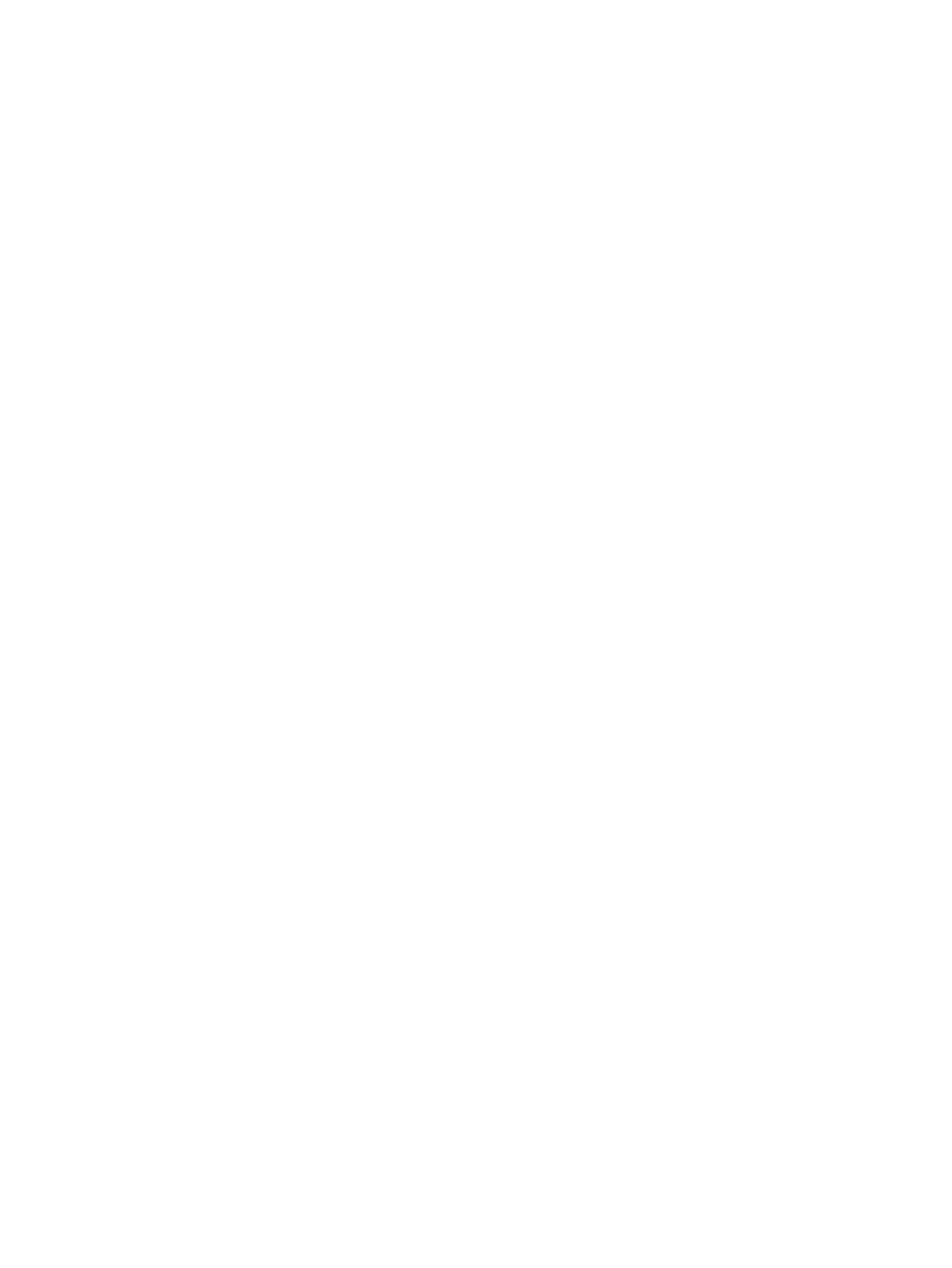$\mathbf{r}$ 

 $\begin{array}{ccc} \end{array}$ 

| Citation           | Cited association                                                                                   | Type of study         | Population   |           | Sample size Key metrics                                                                                                                                      |
|--------------------|-----------------------------------------------------------------------------------------------------|-----------------------|--------------|-----------|--------------------------------------------------------------------------------------------------------------------------------------------------------------|
| Vang et al. (2014) | Association between exposure to air pollution and increased risk of Meta-analysis<br>ype 2 diabetes |                       | Adults       | 2,371,907 | Exposure to NO <sub>2</sub> , PM <sub>10</sub> , and PM <sub>2.5</sub> , risk of type 2 diabetes                                                             |
| Vu et al. (2012)   | ssociations between PM <sub>2.5</sub> chemical constituents and<br>iomarkers of inflammation        | multiple Longitudinal | Young adults |           | Exposure to PM2.5, chemical composition, CRP, TNF-a, fibrinogen, plasminogen<br>ctivator inhibitor type 1, tissue-type plasminogen activator, von Willebrand |
|                    |                                                                                                     |                       |              |           | factor, soluble platelet selectin                                                                                                                            |

Table 4 (continued)

Table 4 (continued)

Generally speaking, this shift toward a more pro-in flammatory phenotype has biological advantages, especially under conditions of acute threat of physical harm when in flammation is helpful for promoting wound healing and recovery. If persistently stimulated by in flammation-inducing factors such as pathogens, chronic psychosocial stress, or air pollution, however, the pro-in flammatory phenotype may become more self-promoting and prolonged, which could in turn promote low-grade, chronic inflammation that increases an individuals' risk for disease [\(Slavich and Irwin, 2014](#page-15-2)). These e ffects are thus relevant for understanding how early life stress leads to poor health in general. Because exposure to stressors that trigger in flammation is socially patterned, however, these findings are also important for understanding how disparities in immunologic-related health outcomes may develop and persist over time ([Miller et al., 2011](#page-14-0)).

#### 5. Air pollution and health

The World Health Organization (WHO) presently considers air pollution the biggest environmental threat to health, with one of every nine deaths around the world attributed to air-pollution related conditions ([World Health Organization, 2016](#page-16-0)). Ambient (outdoor) air pollution is commonly considered a combination of gaseous and particulate components, such as sulfur dioxide  $(SO<sub>2</sub>)$ , particulate matter (PM), ozone, nitric oxide  $(NO<sub>2</sub>)$ , carbon monoxide  $(CO)$ , and lead, which have been individually demonstrated to have adverse impacts on health ([Bose and Diette, 2016\)](#page-12-6). Exposure to ambient air pollution alone is responsible for approximately 3 million deaths each year, mainly from cardiovascular diseases such as stroke and ischemic heart disease, as well as from respiratory conditions (24%) and lung cancer (6%) ([World Health Organization, 2016\)](#page-16-0). Importantly, this mortality is primarily due to exposure to particulate matter smaller than 10 microns in diameter (PM<sub>10</sub>). Long-term exposure PM<sub>10</sub> or smaller (e.g.,  $\lt$  2.5 microns,  $PM_{2.5}$ ), has also been associated with increased risk of adverse birth outcomes, respiratory disease, diabetes, and atherosclerosis, as well as poor neurodevelopment and cognitive function [\(Table 4](#page-6-0)) ([Bobak, 2000](#page-12-7) ; [Bowatte et al., 2017](#page-12-8) ; [Calderón-Garcidueñas et al., 2015](#page-12-9) ; [Campen et al., 2012](#page-12-10) ; [Esposito et al., 2016](#page-12-11) ; [Malmqvist et al., 2011](#page-14-2) ; [Morgenstern et al., 2007](#page-14-3) ; [Thiering and Heinrich, 2015](#page-15-3) ; [Wang et al.,](#page-15-4)  $2016$ ). Conversely, reductions in ambient PM<sub>2.5</sub> concentrations across U.S. cities have been associated with signi ficant increases in life expectancy, even after adjusting for changes in socioeconomic and demographic variables [\(Pope et al., 2009\)](#page-15-5).

A recent study found signi ficant evidence of adverse e ffects related to exposure to two common urban air pollutants (i.e.,  $PM_{2.5}$  and ozone) even at concentrations below national standards and noted that these effects appeared most potent among socially disadvantaged individuals, such as racial minorities and people with low income ([Di et al., 2017](#page-12-12)). Such findings hint that socially disadvantaged individuals may in fact be more vulnerable to air pollution. Throughout their lifespan, socially disadvantaged individuals tend to experience worse air quality [\(Bose](#page-12-6) [and Diette, 2016](#page-12-6) ; [Frieden, 2011](#page-13-3)). However, although studies rarely account for exposure to both poor air quality and social disadvantage, the health impact of chronic exposure to poor air quality is closely intertwined with the negative health effects of social stressors that are also more concentrated among those who are socially disadvantaged, such as family dysfunction, violence, discrimination, and poverty ([Evans and Kim, 2007;](#page-12-13) [Kristiansson et al., 2015](#page-13-4); [Miller and Chen,](#page-14-4) [2013\)](#page-14-4). Therefore, research is needed to understand how social and environmental factors interact in order to evaluate if and how synergy among these factors leads to social disparities in health. Understanding these interactions is essential for developing more e ffective interventions and policies to better protect susceptible populations, and in turn reduce health disparities and improve public health.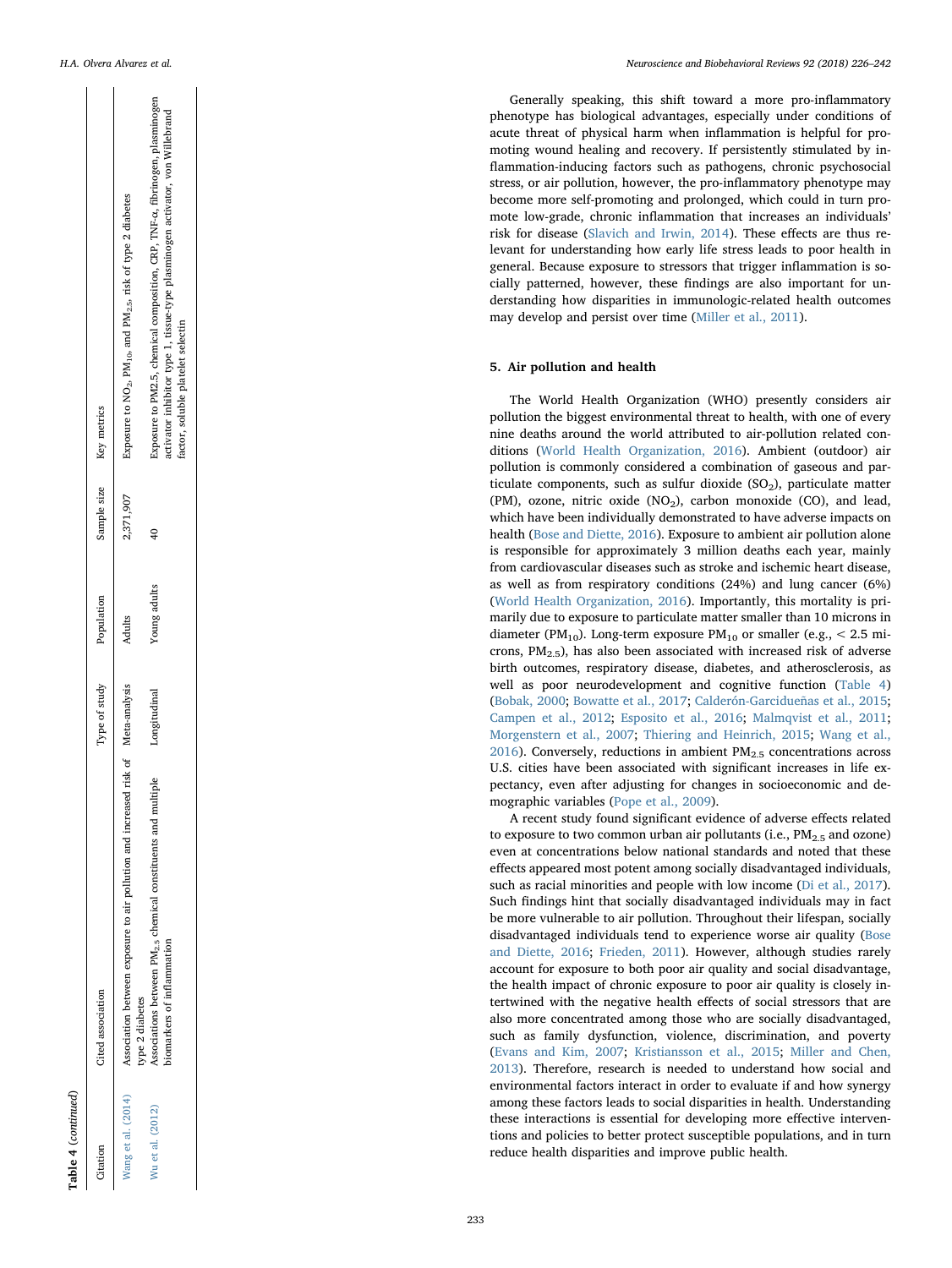#### 6. Inflammatory mechanisms linking air pollution and health

Toxicology research in humans and animal models shows that exposure to particle air pollution can result in both local and systemic inflammation ([Table 4](#page-6-0)) ([Ogino et al., 2017](#page-14-5); [Ostro et al., 2014](#page-14-6); [Riva](#page-15-7) [et al., 2011\)](#page-15-7). For example, inhaled traffic-related PM enters the lungs and causes a local inflammatory response from alveolar macrophage and bronchial epithelial cells ([Bai and Sun, 2015](#page-11-2)); it is noteworthy that this response can be indexed by the production of the same pro-inflammatory cytokines that are triggered by life stress ([Ghio et al., 2000](#page-13-5); [Peters et al., 2001;](#page-14-7) [Pope et al., 1999;](#page-15-8) [Seaton et al., 1999\)](#page-15-9). At a cellular level, onset of this inflammatory response is initiated by the release of IL-1β and TNF-α, which tend to be expressed as inactive proforms in resting cells and released without the activation of the transcriptional machinery [\(Schwarze et al., 2013\)](#page-15-10). Subsequently, IL-1β and TNF-α regulate the expression of various secondary cytokines and chemokines, including IL-6 and IL-8.

Release of these secondary cytokines and chemokines can also be activated directly (i.e., independent of IL-1β and TNF-α) by traffic-related particle pollution through stimulation of the intracellular pro-inflammatory signaling pathways. One such pathway begins with oxidative stress that is induced by inhaled particle air pollution ([Pope et al.,](#page-15-8) [1999\)](#page-15-8). In rats, for example, a three-hour exposure to particle matter smaller than  $2.5 \mu m$  (PM<sub>2.5</sub>) has been shown to lead to a rapid increase of reactive oxygen species (ROS) generation in the heart and lung ([Gurgueira et al., 2002](#page-13-6)). Oxidative stress can then activate transcription factors such as nuclear factor (NF)-κB and activator protein (AP)-1, which in turn upregulate the expression of genes coding for cytokines, chemokines, and other pro-inflammatory mediators (see [Fig. 1\)](#page-8-0) ([Bennett et al., 2012\)](#page-12-14). Notably, NF-κB signaling is central to the human inflammatory machinery and can also be activated by toll-like receptor ligands of LPS (some of which can be attached to PM), hypoxic condition, and TNF-α. The localized pro-inflammatory mediators that result from NF-κB activation then spill into the circulatory system and fuel a low-grade peripheral inflammatory state.

Activation of toll-like receptor 4 (TLR4) and NADPH oxidase in monocyte/macrophages by oxidized phospholipids may represent another potential pathway through which  $PM_{2.5}$  mediates systemic inflammation ([Kampfrath et al., 2011](#page-13-7)). Toll-like receptors and related

scavenger receptors, such as CD36 and lectin-like oxidized LDL receptor-1 (LOX-1), are the major immune sensors that recognize pathogen-associated and damage-associated molecular patterns arising from inflammation, infection, or cell stress, and these receptors have been mechanistically implicated as drivers of systemic inflammation following air pollution exposure [\(Aragon et al., 2017](#page-11-3); [Nergiz-Unal et al.,](#page-14-8) [2011;](#page-14-8) [Rao et al., 2014](#page-15-11); [Robertson et al., 2013](#page-15-12)). The scavenger receptor signaling pathways culminate in activation of NF-κB ([Kawai and Akira,](#page-13-8) [2007;](#page-13-8) [Lund et al., 2011](#page-14-9)). TLR4 has also been involved in the recognition of PM and, similar to the scavenger receptors, has been shown to mediate the particle-induced production of TNF-α [\(Becker et al., 2002](#page-12-15); [Shoenfelt et al., 2009](#page-15-13)).

#### 7. Inflammation as a common process triggered by early life stress and air pollution

Some epidemiologic studies have directly examined the extent to which psychosocial stress and air pollution have synergistic effects, and so far, this literature has revealed evidence that such effects may occur. For instance, [Chen et al. \(2008\)](#page-12-16) studied the interaction between chronic exposure to chronic family stress and traffic-related air pollution in predicting biologic and clinical outcomes in 73 children with asthma ([Chen et al., 2008\)](#page-12-16). They found significant interactions, for instance children with high chronic family stress had elevated levels of IL-5, immunoglobulin E (IgE), and eosisophil counts as exposure to nitric dioxide decreased. [Shankardass et al. \(2009\)](#page-15-14) studied 2497 children aged 5–9 years old from the Children's Health Study ([McConnell et al.,](#page-14-10) [2006;](#page-14-10) [Shankardass et al., 2009](#page-15-14)), and looked at doctor-diagnosed new onset of asthma during a 3-year follow-up. They observed that risk of asthma attributable to exposure to traffic related air pollution (TRP) was significantly higher for children with high parental stress [Hazard Ratio (HR) = 1.51 across the interquartile range for TRP; 95%  $CI = 1.16-1.96$ ] as compared to those with low parental stress  $(HR = 1.05, 95\% \text{ CI} = 0.74 - 1.49; \text{ interaction } P \text{ value} = 0.05).$  Although parental stress may have influenced the development of asthma in children through pathways other than psychosocial stress in these children, the pattern of susceptibility to air pollution based on stress was not explained by potentially relevant history of illness and a range of behavioral, socioeconomic, and environmental risk factors for

<span id="page-8-0"></span>

Fig. 1. An integrated multi-level model of early life stress, air pollution, and health. Depicted are the mechanisms through which early life stress exposure may affect the inflammatory response to air pollution exposure, leading in turn to poor lifespan health. Early life exposure to severe stress increases the expression of toll-like receptor 4 (TLR4), glucocorticoid receptor-β, and nuclear factor (NF)-κB ([Bennett et al., 2012;](#page-12-14) [Fiordelisi et al., 2017;](#page-13-9) [Miller et al., 2009\)](#page-14-11). TLR4 is part of the air pollution recognition process that leads to the production of tumor necrosis factor alpha (TNF-α) and culminates in the activation of NF-κB ([Kampfrath et al., 2011;](#page-13-7) [Kawai and Akira, 2007](#page-13-8); [Lund et al., 2011;](#page-14-9) [Becker et al., 2002](#page-12-15); [Shoenfelt et al., 2009](#page-15-13)). Exposure to air pollution increases reactive oxygen species (ROS) generation in the heart and lung ([Gurgueira et al., 2002](#page-13-6)), which in turn also activates NF-κB. Activation of NF-κB upregulates the expression of genes coding for cytokines, chemokines, and other pro-inflammatory mediators such as interleukin-6 (IL-6) and interleukin-8 (IL-8) ([Gurgueira et al., 2002;](#page-13-6) [Bennett et al., 2012](#page-12-14)). Finally, increased expression of glucocorticoid receptor-β leads to insensitivity to glucocorticoids that creates a pro-inflammatory environment, which culminates in increased production of IL-6 and IL-8 [\(Cain and Cidlowski, 2015;](#page-12-17) [Hamid et al., 1999\)](#page-13-10).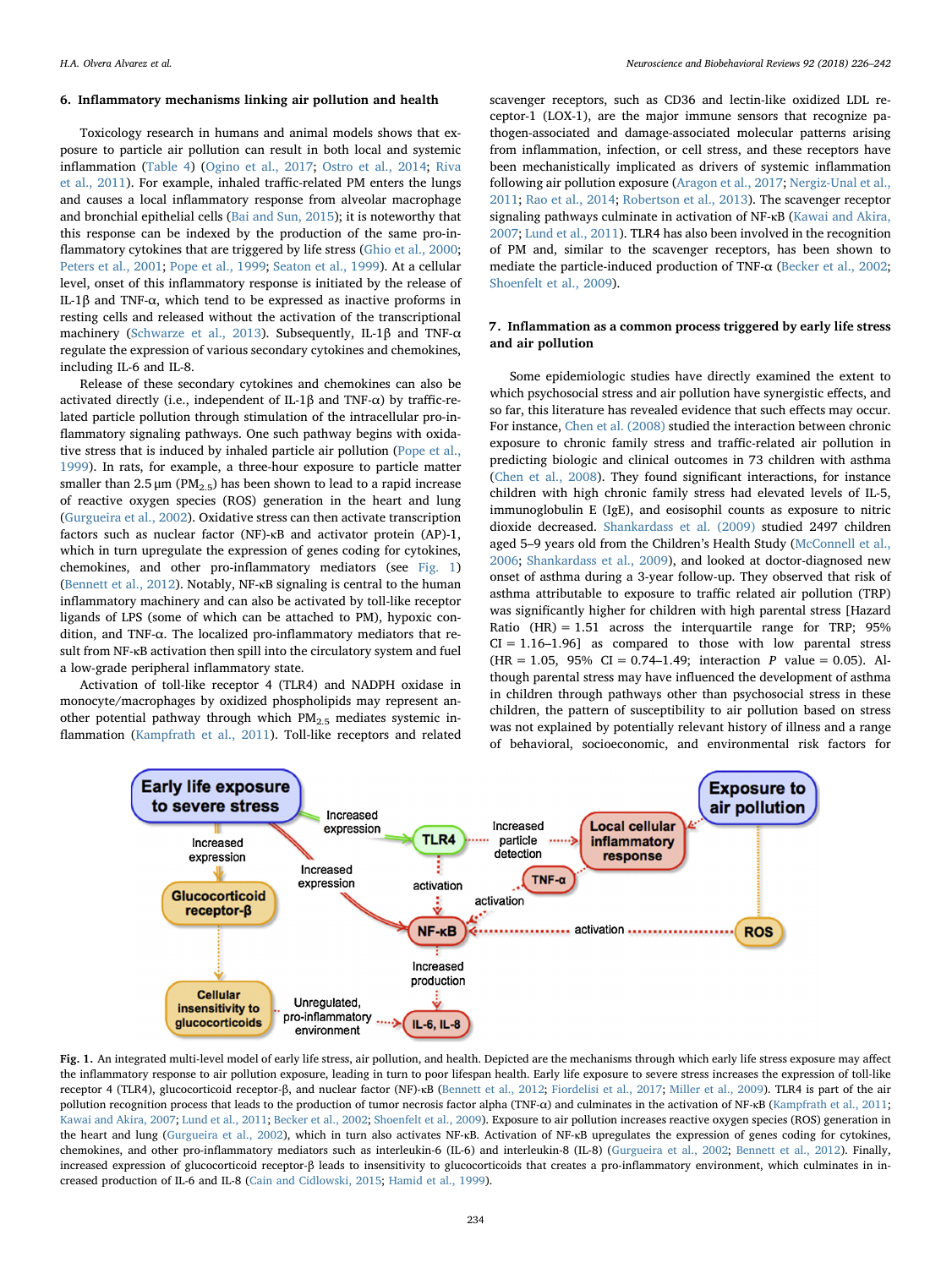<span id="page-9-0"></span>

Fig. 2. The immunologic model illustrates a pathway through which specific social factors (i.e., early life stress exposure) and environmental factors (i.e., air pollution exposure) interact to increase the risk of developing inflammation-related health problems. It also describes how the accumulation of risk across the lifespan occurring as a function of higher exposure to these factors drives disparity across social strata. First, socially disadvantaged individuals are shown to be at particularly high risk for poor health, as compared to individuals in better social standing, due to a greater chance of experiencing severe stress during childhood (orange arrow) and greater exposure to air pollution -and other inflammation-inducing triggers- over the lifetime (shift between solid lines). Second, regardless of social circumstances, early life stress can program, via epigenetic mechanisms, a pro-inflammatory phenotype that ultimately results in vulnerability to inflammation-inducing triggers. As a consequence, individuals with this phenotype exhibit greater inflammatory reactivity to inflammatory triggers as compared to individuals without this phenotype. Over time, this pro-inflammatory phenotype increases individuals' risk of developing inflammation-related health problems as a function of exposure to inflammation-inducing triggers (shaded areas between solid and dotted lines). (For interpretation of the references to colour in the figure text, the reader is referred to the web version of this article).

asthma [\(Shankardassf et al., 2009](#page-15-14)). Using the same data set, [Islam et al.](#page-13-11) [\(2011\)](#page-13-11) reported that nitrogen oxide concentrations at home and school had a greater impact on lung function (e.g., FEV1 and FVC) among children of parents reporting higher perceived stress, after adjusting for household socioeconomic status ([Islam et al., 2011\)](#page-13-11). These findings are also broadly consistent with evidence showing that individuals from low socioeconomic backgrounds (which can give rise to stress) have greater air-pollution related mortality than their higher socioeconomic counterparts [\(Forastiere et al., 2007](#page-13-12); [Jerrett et al., 2004](#page-13-13); [Krewski et al.,](#page-13-14) [2003\)](#page-13-14).

Here, we posit that early life stress and air pollution are likely to have joint effects on health by way of stress exposure early in life increasing individuals' inflammatory response to particle air pollution across the lifespan. Evidence for this pathway comes from at least three lines of research. First, there is substantial overlap between the specific diseases that are strongly associated with particle air pollution and with early life stress exposure. These include disorders that cause substantial disease burden worldwide, including cardiovascular disease, autoimmune diseases, lung cancer, and depression ([Bernatsky et al., 2016](#page-12-18); [Brunekreef and Holgate, 2002;](#page-12-19) [Calderón-Garcidueñas et al., 2015](#page-12-9); [Lim](#page-14-12) [et al., 2012\)](#page-14-12). Second, many of these diseases have an underlying in-flammatory component [\(Danese et al., 2009](#page-12-20); O'[Neill et al., 2007](#page-14-13); [Slavich and Irwin, 2014](#page-15-2); [Wellen and Hotamisligil, 2005\)](#page-15-15). Moreover, psychosocial stress and particle air pollution seem to influence the same inflammatory processes, such as inducing oxidative stress, as well as activating NF-κB and TLR4 (see [Fig. 1](#page-8-0)); ([Bennett et al., 2012](#page-12-14); [Fiordelisi](#page-13-9) [et al., 2017](#page-13-9)).

In one study that sampled caregivers of brain-cancer patients, for example, exposure to chronic stress was associated with increased expression of transcripts with response elements for NF-κB and reduced expression of transcripts bearing response elements for glucocorticoids ([Miller et al., 2008](#page-14-14)). Another study with female adolescents found that lower socioeconomic status early in life was associated with reduced expression of genes coding for glucocorticoid receptor and increased expression of TLR4 ([Miller and Chen, 2007](#page-14-15)). The observed changes in the expression of these genes can lead to the improper regulation of inflammatory response.

Given that the inflammatory response to particle air pollution is mediated by the activation of NF-κB via oxidative stress, a psychosocially induced increase in expression of NF-κB could potentiate the inflammatory response to air pollution [\(Fiordelisi et al., 2017](#page-13-9)). Additionally, increased expression of glucocorticoid receptor-β can lead to cellular insensitivity to glucocorticoids, including in airway cells, creating a physiologic environment that favors the production of proinflammatory cytokines and increases systemic inflammation [\(Cain and](#page-12-17) [Cidlowski, 2015;](#page-12-17) [Hamid et al., 1999\)](#page-13-10). Neither study evaluated possible interactions with air pollution. However, it is possible that risk of adverse outcomes is even greater than initially considered given the inflammatory response to fine particle air pollution, which is mediated by TLR4, is exacerbated by exposure to early life stress because such exposure increases expression of TLR4 [\(Kampfrath et al., 2011\)](#page-13-7).

In sum, exposure to early life stress and to early life stress are socially patterned in very similar ways. Consequently, the aforementioned inflammatory pathway that links early life stress and air pollution exposure could help explain disparities in inflammation-related health problems during the lifespan for individuals in different socially disadvantaged groups.

#### 8. An integrated multi-level model of early life stress, air pollution, and health

Based on the literatures synthesized in prior sections, we propose an integrated, multi-level immunologic model of how severe early life stress exposure combines with exposure to air pollution to structure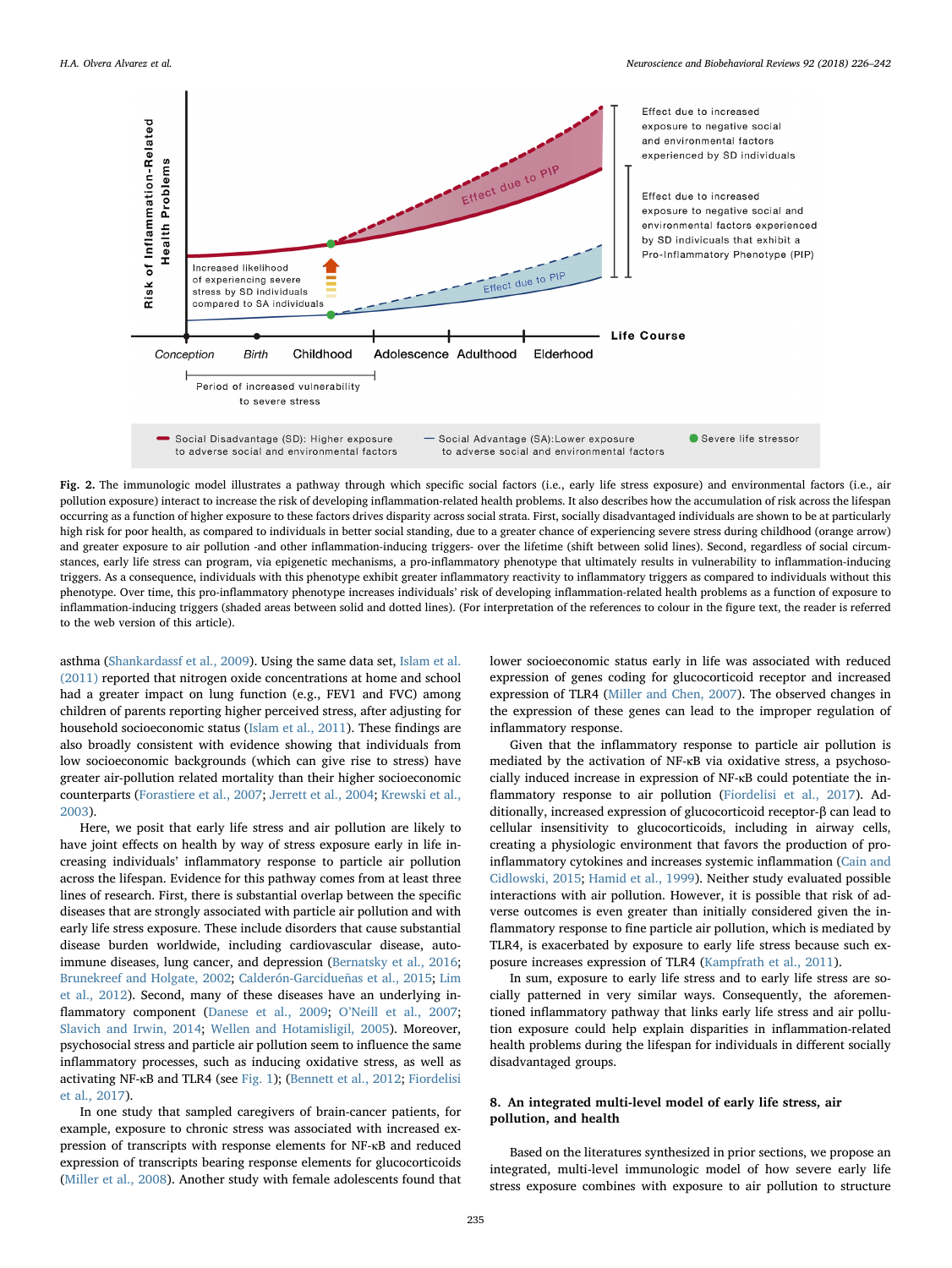social disparities in inflammation-related health outcomes across the lifespan. Fixed factors that determine social disadvantage such as gender, race, and ethnicity are present from birth and persist across life. Factors such as poverty and SES although unfixed, also tend to persist across life [\(Chetty et al., 2014\)](#page-12-21). Because individuals born into social disadvantage tend to remain in those circumstances into adulthood, they experience exposures across the lifespan that can interact to affect health and promote health disparities. One example of this is when individuals born into social disadvantage experience stress early in life and develop a sensitivity to air pollution characterized by a pro-inflammatory phenotype, while also being more likely to experience higher exposure to air pollution across the lifespan ([Boehmer et al.,](#page-12-5) [2013;](#page-12-5) [Cicchetti and Toth, 2005;](#page-12-22) [Evans, 2004](#page-12-23)). The model we propose in [Fig. 2](#page-9-0) describes this interaction and how it can promote health disparities by increasing a person's risk of developing health problems with an inflammatory component (e.g., depression, cardiovascular disease, diabetes).

As depicted in [Fig. 2](#page-9-0), our formulation highlights why compared to individuals in socially advantageous circumstances (blue lines), those in socially disadvantageous circumstances (red lines) are at particularly high risk of experiencing more inflammation-related health problems across the lifespan—namely, because:

- 1) Individuals in socially disadvantageous circumstances have greater risk of developing inflammation-related health problems due to exposure to higher levels of air pollution over the lifetime, as compared to those in socially advantageous circumstances (shift between solid blue and red lines).
- 2) Individuals in socially disadvantageous circumstances have a greater chance of experiencing severe stress early in life (orange arrow), and therefore of developing a pro-inflammatory phenotype that increases their inflammatory reactivity to air pollution exposure, as compared to individuals in socially advantageous circumstances (see also [Fig. 1\)](#page-8-0).
- 3) Independent of social condition, individuals who develop a pro-inflammatory phenotype experience greater risk of inflammation-related health problems due to increased inflammatory responsivity to air pollution exposure (shift between solid and dotted lines).
- 4) Disparity of inflammation-related health problems between individuals in socially advantageous circumstances and those in disadvantageous circumstances (shift between solid blue line and dotted red line), can result from differences in experiences of early life stress, sensitivity to air pollution due to the development of a pro-inflammatory phenotype, and exposure to higher levels of air pollution over the lifetime.

Our model describes how among socially disadvantaged individuals, an interaction between stress in childhood and air pollution across the lifespan, that is mediated by a pro-inflammatory phenotype, can result in a greater and compounded risk of developing inflammation-related health problems. The evidence discussed in previous sections also suggests that the pro-inflammatory phenotype results in increased inflammatory reactivity to inflammation-inducing factors, other than air pollution, such as psychosocial stress and pathogens [\(Baumeister et al.,](#page-11-4) [2016;](#page-11-4) [Carpenter et al., 2010](#page-12-24), [2009](#page-12-25), [2007](#page-12-26); [Elzinga et al., 2008](#page-12-27); [Gouin](#page-13-15) [et al., 2012](#page-13-15)), to which socially disadvantaged individuals are also more likely to be disproportionately exposed during their life, compared to individuals in better social circumstances. For this reason, our model (shown in [Fig. 2\)](#page-9-0) was generalized to describe how severe stress experienced during childhood can drive disparity in inflammation-related health problems by programming a pro-inflammatory phenotype that increases the inflammatory response to social and environmental factors (that induce inflammation) and for which exposure is patterned by social advantage.

The immunological model proposed here is in alignment with the allostatic load model as it posits that historical factors (trauma/abuse,

stressful environments during childhood) induce a vulnerability to certain stressors by compromising allostatic mechanisms which result in the dysregulation of primary mediators; over-production of pro-inflammatory cytokines (e.g., IL-6, TNFα) and under-production of stress hormones (e.g., cortisol). Allostatic load as described by [\(McEwen and](#page-14-16) [Stellar, 1993](#page-14-16)) refers to the "wear and tear" the body experiences in response to repeated allostatic activations caused by persistent perception of psychosocial stressors. The allostatic load model delineates that an individual's vulnerability or resiliency to stress is determined by their perception of threats and the subsequent activation of allostatic mechanisms, which in turn can be compromised by synergistic effects of primary mediators -stress hormones (epinephrine, norepinephrine, and cortisol) their antagonists, as well as pro- and anti- inflammatory cytokines (e.g., IL-6, TNFα)- on cellular activities (enzyme, receptor, ion channel, genomic) [\(Juster et al., 2010](#page-13-16); [McEwen, 1998](#page-14-17); [McEwen and](#page-14-18) Wingfi[eld, 2003](#page-14-18)). Also, our model expands the allostatic load model by suggesting that allostatic load can result in vulnerability to environmental stressors such as air pollution.

Finally, our model emphasizes an interaction between stress early in life and air pollution exposure across the lifespan. However, there is also evidence of additive effects between psychosocial stress and environmental exposures (e.g., bacteria, virus, Pb) ([Clougherty et al.,](#page-12-28) [2014\)](#page-12-28). The model also delineates a different risk of developing inflammation-related health problems at conception based on potential genetic susceptibilities passed on by parents, due to exposure to social and environmental factors associated with social advantage.

#### 9. Future directions

Despite an evident overlap of social and environmental risk factors in society that is patterned by social disadvantage, insufficient research has focused on studying the interaction of these factors. Interdisciplinary research is urgently needed to determine how exposures, as they occur in the real world rather than in the siloed world of epidemiology, contribute to social disparities in health and, most importantly, how data along these lines can help scientists identify the factors that can be modified to prevent or manage these problems. To this end, we recently proposed a broad framework that accounts for a wide range of overlapping social and environmental exposures across the lifespan and delineates underlying biobehavioral pathways that lead to chronic illness [\(Olvera Alvarez et al., 2018\)](#page-14-19). Along with this framework, a roadmap for research in this area was also delineated. Although this framework may generally guide research in this area, different combinations of exposures may require their own specific consideration to identify appropriate mechanisms and processes at play. For that reason, here we focus on a set of specific commonly cooccurring exposures, early life stress and air pollution, and consider how they may interact to affect health.

Research along several lines is needed to test and advance the hypothesis that a pro-inflammatory phenotype may help to understand the greater susceptibility of individuals who experience high levels of early life adversity, to adverse health effects of air pollution. First, research is necessary to understand which specific types of life stress most strongly trigger inflammation and lead to the development of a proinflammatory phenotype [\(Epel et al., 2018](#page-12-29); [Irwin and Slavich, 2017](#page-13-17); [Slavich et al., 2010\)](#page-15-16). Second, there may be periods of vulnerability during childhood when stress exposure is more likely to promote a proinflammatory phenotype, but these periods presently remain unknown. Third, studies on the biological and physiological processes that characterize the pro-inflammatory phenotype, including the epigenetic markers such as the changes in methylation of specific genes at specific sites in specific cells, should be conducted to establish effective ways to assess the presence, persistence, and potential reversibility (if any) of this vulnerability. Such information may be used to identify individuals at risk earlier in the life course and may provide earlier opportunities for intervention.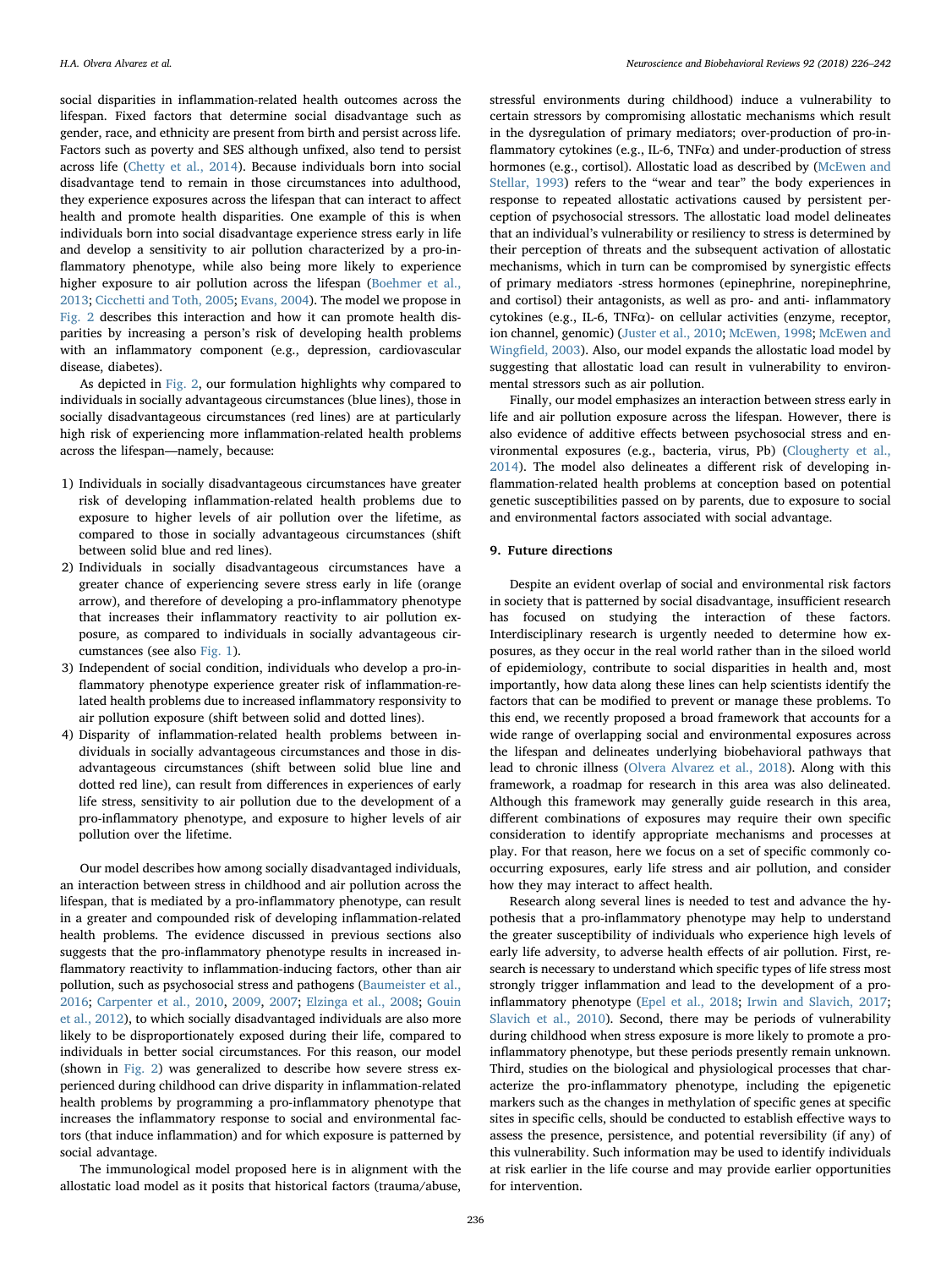Fourth, broad research efforts are necessary to determine the most pervasive factors that may induce inflammation to which individuals with a pro-inflammatory phenotype are vulnerable. Understanding these factors (e.g., certain foods, or specific forms of stress) could help direct efforts to minimize deleterious exposures. Relatedly, greater understanding of the social and environmental contexts in which exposure to factors that induce inflammation occurs is also important. Although it is clear that social disadvantage is broadly associated with greater exposure to harmful social and environmental risk factors, it is likely that substantial variation in vulnerability and risk also exists among those who are socially disadvantaged. For example, being part of an ethnic minority group or in low-SES does not imply an automatic constant risk. In this regard, future research should consider alternative pathways that may confound the associations between early life stress and adult health outcomes, such as access and quality of health care. Similarly, among socially disadvantaged populations, subgroups of intense risk also exist (e.g., very poor, individuals in isolation, minorities within very segregated communities), which need to be identified and prioritized in intervention efforts. In this regard, research efforts should focus primarily on identifying modifiable factors that could help reduce exposure to factors that induce inflammation among vulnerable populations.

Fifth, research is needed to explore potential protective factors (e.g., social, psychological, immunologic) against severe early life stress and the programming of the pro-inflammatory phenotype. There is evidence for instance that positive parental attachment could protect children against some of the outcomes associated with early life stress exposure ([Cameron et al., 2017](#page-12-30); [Okello et al., 2014](#page-14-20)), but this research has generally not considered the potential role of air pollution or inflammatory processes. Research on the availability or prevalence of protective factors across social groups could further reveal opportunity for interventions is also necessary.

In general, despite growing interest in examining the joint contribution of social and environmental determinants of health, conducting interdisciplinary research on this topic can be challenging, and a critical limiting factor presently involves a lack of knowledge about how to measure exposures outside of one own's primary discipline. As a starting point, therefore, stress researchers are referred to a set of reviews summarizing air pollution exposure assessment methods ([Krzyzanowski, 1997](#page-13-18); [Mirowsky and Gordon, 2015;](#page-14-21) [Zhang and Lioy,](#page-16-2) [2002;](#page-16-2) [Zou et al., 2009\)](#page-16-3), as well as the USEPA's online resources for human air pollution exposure. Environmental health researchers, in turn, are referred to a set of reviews summarizing early life stress measures ([Appleton et al., 2017;](#page-11-5) [Burgermeister, 2007](#page-12-31)), as well as lifetime stress exposure measurement ([Shields and Slavich, 2017](#page-15-17); [Slavich,](#page-15-18) [2016;](#page-15-18) [Slavich and Shields, 2018](#page-15-19)).

#### 10. Conclusion

In summary, we believe there is relatively strong evidence, emerging from different lines of research, to suggest that social factors interact with environmental factors via biobehavioral pathways that in turn affect health. With the rich separate bodies of evidence linking early adversity and air pollution with both inflammation and inflammation-related chronic diseases, considering the combined effects of early adversity and air pollution provides a potent example of how these effects might play out. To date, empirical research exploring the full range of factors that may be relevant for developing a comprehensive understanding of this interplay is limited. To illustrate the promise of this work and more directly explore a plausible pathway by which social disadvantage gets under the skin to influence lifelong health, we integrated evidence from epidemiology, psychoneuroimmunology, toxicology, and genomics research to support the hypothesis that early life stress activates a pro-inflammatory phenotype, which in turn increases individuals' susceptibility to developing inflammation-related diseases over the lifespan. Because individuals in

socially disadvantaged circumstances are more likely to be exposed to major life stress during childhood, as well as stressors that may induce inflammation across the lifespan, we posit that the activation of this phenotype is a key determinant of social disparities in health. To the extent that this is true, a better understanding of how this pro-inflammatory phenotype develops, as well as what interventions might help reduce inflammation-related health risks, will be important for reducing health disparities and improving population health worldwide ([Slavich, 2015\)](#page-15-20).

#### Declarations of interest

None.

#### Acknowledgements

Preparation of this review was supported by a JPB Environmental Health Fellowship and Grant 5G12MD007592 from the National Institutes on Minority Health and Health Disparities (NIMHD), a component of the National Institutes of Health (NIH) to Hector Olvera Alvarez; by NIEHS Virtual Consortium for Translational/ Transdisciplinary Environmental Research (ViCTER) grant 3R01ES014639-09S1 and grant R01 ES014639 to Matthew Campen; and by a Society in Science—Branco Weiss Fellowship, NARSAD Young Investigator Grant #23958 from the Brain & Behavior Research Foundation, and NIH grant K08 MH103443 to George Slavich. The content is solely the responsibility of the authors and does not necessarily represent the official views of the National Institutes of Health.

#### References

- <span id="page-11-0"></span>Adler, N.E., Stewart, J., 2010. Health disparities across the lifespan: meaning, methods, and mechanisms. Ann. N. Y. Acad. Sci. 1186, 5–23. [http://dx.doi.org/10.1111/j.](http://dx.doi.org/10.1111/j.1749-6632.2009.05337.x) [1749-6632.2009.05337.x](http://dx.doi.org/10.1111/j.1749-6632.2009.05337.x).
- Akintoye, E., Shi, L., Obaitan, I., Olusunmade, M., Wang, Y., Newman, J.D., Dodson, J.A., 2016. Association between fine particulate matter exposure and subclinical atherosclerosis: a meta-analysis. Eur. J. Prev. Cardiol. 23, 602–612. [http://dx.doi.org/10.](http://dx.doi.org/10.1177/2047487315588758) [1177/2047487315588758](http://dx.doi.org/10.1177/2047487315588758).
- Anda, R.F., Felitti, V.J., Bremner, J.D., Walker, J.D., Whitfield, C., Perry, B.D., Dube, S.R., Giles, W.H., 2006. The enduring effects of abuse and related adverse experiences in childhood: a convergence of evidence from neurobiology and epidemiology. Eur. Arch. Psychiatry Clin. Neurosci. 256, 174–186. [http://dx.doi.org/10.1007/s00406-](http://dx.doi.org/10.1007/s00406-005-0624-4) [005-0624-4](http://dx.doi.org/10.1007/s00406-005-0624-4).
- Anda, R.F., Brown, D.W., Dube, S.R., Bremner, J.D., Felitti, V.J., Giles, W.H., 2008. Adverse childhood experiences and chronic obstructive pulmonary disease in adults. Am J. Prev. Med. 34, 396–403. <http://dx.doi.org/10.1016/j.amepre.2008.02.002>.
- <span id="page-11-1"></span>Andersen, J.P., Blosnich, J., 2013. Disparities in adverse childhood experiences among sexual minority and heterosexual adults: results from a multi-state probability-based sample. PLoS One 8, e54691–e54697. [http://dx.doi.org/10.1371/journal.pone.](http://dx.doi.org/10.1371/journal.pone.0054691) [0054691.](http://dx.doi.org/10.1371/journal.pone.0054691)
- <span id="page-11-5"></span>Appleton, A.A., Holdsworth, E., Ryan, M., Tracy, M., 2017. Measuring childhood adversity in life course cardiovascular research: a systematic review. Psychosom. Med. 79, 434–440. <http://dx.doi.org/10.1097/PSY.0000000000000430>.
- <span id="page-11-3"></span>Aragon, M.J., Topper, L., Tyler, C.R., Sanchez, B., Zychowski, K., Young, T., Herbert, G., Hall, P., Erdely, A., Eye, T., Bishop, L., Saunders, S.A., Muldoon, P.P., Ottens, A.K., Campen, M.J., 2017. Serum-borne bioactivity caused by pulmonary multiwalled carbon nanotubes induces neuroinflammation via blood–brain barrier impairment. PNAS 114, E1968–E1976. <http://dx.doi.org/10.1073/pnas.1616070114>.
- Azad, M.B., Lissitsyn, Y., Miller, G.E., Becker, A.B., HayGlass, K.T., Kozyrskyj, A.L., 2012. Influence of socioeconomic status trajectories on innate immune responsiveness in children. PLoS One 7, e38669. <http://dx.doi.org/10.1371/journal.pone.0038669>.
- <span id="page-11-2"></span>Bai, Y., Sun, Q., 2015. Macrophage recruitment in obese adipose tissue. Obes. Rev. 16, 127–136. <http://dx.doi.org/10.1111/obr.12242>.
- Baldwin, J.R., Arseneault, L., Caspi, A., Fisher, H.L., Moffitt, T.E., Odgers, C.L., Pariante, C., Ambler, A., Dove, R., Kepa, A., Matthews, T., Menard, A., Sugden, K., Williams, B., Danese, A., 2018. Childhood victimization and inflammation in young adulthood: a genetically sensitive cohort study. Brain Behav. Immun. 67, 211–217. [http://dx.doi.](http://dx.doi.org/10.1016/j.bbi.2017.08.025) [org/10.1016/j.bbi.2017.08.025.](http://dx.doi.org/10.1016/j.bbi.2017.08.025)
- Balti, E.V., Echouffo-Tcheugui, J.B., Yako, Y.Y., Kengne, A.P., 2014. Air pollution and risk of type 2 diabetes mellitus: a systematic review and meta-analysis. Diabetes Res. Clin. Pract. 106, 161–172. [http://dx.doi.org/10.1016/j.diabres.2014.08.010.](http://dx.doi.org/10.1016/j.diabres.2014.08.010)
- [Batten, S.V., Aslan, M., Maciejewski, P.K., Mazure, C.M., 2004. Childhood maltreatment](http://refhub.elsevier.com/S0149-7634(17)30857-6/sbref0060) [as a risk factor for adult cardiovascular disease and depression. J. Clin. Psychiatry 65,](http://refhub.elsevier.com/S0149-7634(17)30857-6/sbref0060) 249–[254](http://refhub.elsevier.com/S0149-7634(17)30857-6/sbref0060).
- <span id="page-11-4"></span>Baumeister, D., Akhtar, R., Ciufolini, S., Pariante, C.M., Mondelli, V., 2016. Childhood trauma and adulthood inflammation: a meta-analysis of peripheral C-reactive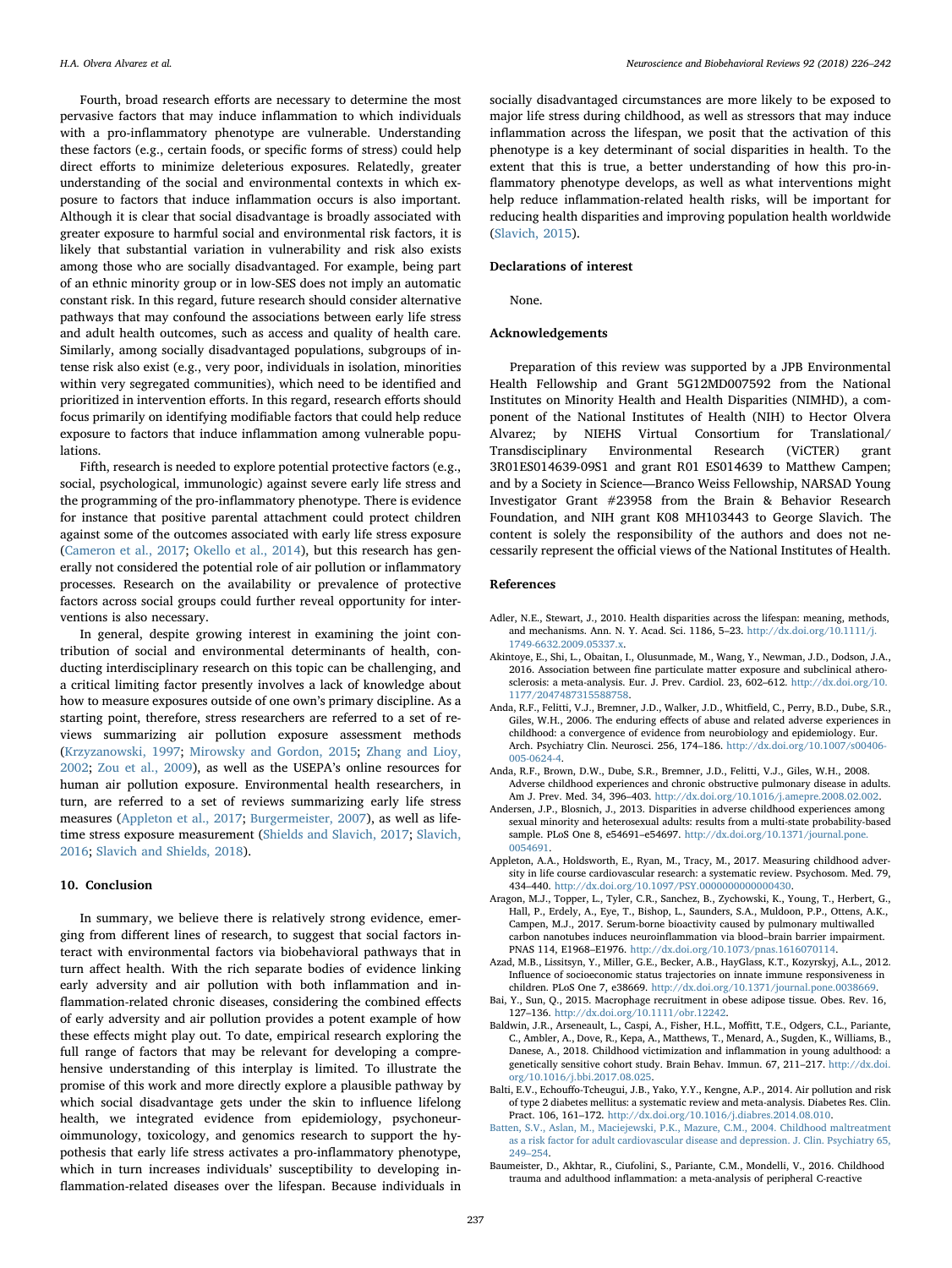protein, interleukin-6 and tumour necrosis factor-α. Mol. Psychiatry 21, 642–649. [http://dx.doi.org/10.1038/mp.2015.67.](http://dx.doi.org/10.1038/mp.2015.67)

- <span id="page-12-15"></span>Becker, S., Fenton, M.J., Soukup, J.M., 2002. Involvement of microbial components and toll-like receptors 2 and 4 in cytokine responses to air pollution particles. Am J. Resp. Cell mMol. Biol. 27, 611–618. <http://dx.doi.org/10.1165/rcmb.4868>.
- Behndig, A.F., Mudway, I.S., Brown, J.L., Stenfors, N., Helleday, R., Duggan, S.T., Wilson, S.J., Boman, C., Cassee, F.R., Frew, A.J., Kelly, F.J., Sandstrom, T., Blomberg, A., 2006. Airway antioxidant and inflammatory responses to diesel exhaust exposure in healthy humans. Eur. Respir. J. 27, 359–365. [http://dx.doi.org/10.1183/09031936.](http://dx.doi.org/10.1183/09031936.06.00136904) [06.00136904](http://dx.doi.org/10.1183/09031936.06.00136904).
- <span id="page-12-14"></span>Bennett, J.M., Gillie, B.L., Lindgren, M.E., Fagundes, C.P., Kiecolt-Glaser, J.K., 2012. Inflammation through a psychoneuroimmunological lens. Handbook of Systems and Complexity in Health. Springer New York, New York, NY. [http://dx.doi.org/10.](http://dx.doi.org/10.1007/978-1-4614-4998-0_19) [1007/978-1-4614-4998-0\\_19.](http://dx.doi.org/10.1007/978-1-4614-4998-0_19) pp. 279–299.
- <span id="page-12-18"></span>Bernatsky, S., Smargiassi, A., Barnabe, C., Svenson, L.W., Brand, A., Martin, R.V., Hudson, M., Clarke, A.E., Fortin, P.R., van Donkelaar, A., Edworthy, S., Bélisle, P., Joseph, L., 2016. Fine particulate air pollution and systemic autoimmune rheumatic disease in two Canadian provinces. Environ. Res. 146, 85–91. [http://dx.doi.org/10.1016/j.](http://dx.doi.org/10.1016/j.envres.2015.12.021) [envres.2015.12.021.](http://dx.doi.org/10.1016/j.envres.2015.12.021)

<span id="page-12-7"></span>[Bobak, M., 2000. Outdoor air pollution, low birth weight, and prematurity. Environ.](http://refhub.elsevier.com/S0149-7634(17)30857-6/sbref0090) [Health Perspect. 108, 173](http://refhub.elsevier.com/S0149-7634(17)30857-6/sbref0090)–176.

- Boch, S.J., Ford, J.L., 2015. C-reactive protein levels among u.S. Adults exposed to parental incarceration. Biol. Res. Nurs. 17, 574–584. [http://dx.doi.org/10.1177/](http://dx.doi.org/10.1177/1099800414564011) [1099800414564011.](http://dx.doi.org/10.1177/1099800414564011)
- <span id="page-12-5"></span>[Boehmer, T.K., Foster, S.L., Henry, J.R., Woghiren-Akinnifesi, E.L., Yip, F.Y., 2013. CDC](http://refhub.elsevier.com/S0149-7634(17)30857-6/sbref0100) [Health Disparities and Inequalities Report: United States, 2013, MMWR. Surveillance](http://refhub.elsevier.com/S0149-7634(17)30857-6/sbref0100) [Summaries: Morbidity and Mortality Weekly Report. Surveillance summaries/CDC](http://refhub.elsevier.com/S0149-7634(17)30857-6/sbref0100). Bose, S., Diette, G.B., 2016. Health disparities related to environmental air quality. In:

<span id="page-12-6"></span>Gerald, L.B., Berry, C.E. (Eds.), Health Disparities in Respiratory Medicine, Respiratory Medicine. Springer International Publishing, Switzerland. [http://dx.doi.](http://dx.doi.org/10.1007/978-3-319-23675-9_3) [org/10.1007/978-3-319-23675-9\\_3.](http://dx.doi.org/10.1007/978-3-319-23675-9_3) pp. 41–58.

- <span id="page-12-8"></span>Bowatte, G., Lodge, C.J., Knibbs, L.D., Lowe, A.J., Erbas, B., Dennekamp, M., Marks, G.B., Giles, G., Morrison, S., Thompson, B., Thomas, P.S., Hui, J., Perret, J.L., Abramson, M.J., Walters, H., Matheson, M.C., Dharmage, S.C., 2017. Traffic-related air pollution exposure is associated with allergic sensitization, asthma, and poor lung function in middle age. J. Allergy Clin. Immunol. 139, 122–129. [http://dx.doi.org/10.1016/j.](http://dx.doi.org/10.1016/j.jaci.2016.05.008) [jaci.2016.05.008.](http://dx.doi.org/10.1016/j.jaci.2016.05.008) e1.
- <span id="page-12-0"></span>[Braveman, P., Gottlieb, L., 2014. The social determinants of health: it](http://refhub.elsevier.com/S0149-7634(17)30857-6/sbref0115)'s time to consider [the causes of the causes. Public Health Rep. 129 \(Suppl 2\), 19](http://refhub.elsevier.com/S0149-7634(17)30857-6/sbref0115)–31.
- Brown, D.W., Anda, R.F., Felitti, V.J., Edwards, V.J., Malarcher, A.M., Croft, J.B., Giles, W.H., 2010. Adverse childhood experiences are associated with the risk of lung cancer: a prospective cohort study. BMC Public Health 10, 20. [http://dx.doi.org/10.](http://dx.doi.org/10.1186/1471-2458-10-20) [1186/1471-2458-10-20](http://dx.doi.org/10.1186/1471-2458-10-20).
- <span id="page-12-1"></span>Brown, M.J., Thacker, L.R., Cohen, S.A., 2013. Association between adverse childhood experiences and diagnosis of cancer. PLoS One 8, e65524. [http://dx.doi.org/10.](http://dx.doi.org/10.1371/journal.pone.0065524) [1371/journal.pone.0065524.](http://dx.doi.org/10.1371/journal.pone.0065524)
- <span id="page-12-19"></span>Brunekreef, B., Holgate, S.T., 2002. Air pollution and health. Lancet 360, 1233–1242. [http://dx.doi.org/10.1016/S0140-6736\(02\)11274-8](http://dx.doi.org/10.1016/S0140-6736(02)11274-8).
- <span id="page-12-31"></span>Burgermeister, D., 2007. Childhood adversity: a review of measurement instruments. J. Nurs. Measure 15, 163–176. [http://dx.doi.org/10.1891/106137407783095766.](http://dx.doi.org/10.1891/106137407783095766)
- <span id="page-12-17"></span>Cain, D.W., Cidlowski, J.A., 2015. Specificity and sensitivity of glucocorticoid signaling in health and disease. Best Pract. Res. Clin. Endocrinol. Metab. 29, 545–556. [http://dx.](http://dx.doi.org/10.1016/j.beem.2015.04.007) [doi.org/10.1016/j.beem.2015.04.007.](http://dx.doi.org/10.1016/j.beem.2015.04.007)
- <span id="page-12-9"></span>Calderón-Garcidueñas, L., Calderón-Garcidueñas, A., Torres-Jardón, R., Avila-Ramírez, J., Kulesza, R.J., Angiulli, A.D., 2015. Air pollution and your brain: what do you need to know right now. Prim. Health Care Res. Dev. 16, 329–345. [http://dx.doi.org/10.](http://dx.doi.org/10.1017/S146342361400036X) [1017/S146342361400036X](http://dx.doi.org/10.1017/S146342361400036X).
- <span id="page-12-30"></span>Cameron, C.A., McKay, S., Susman, E.J., Wynne-Edwards, K., Wright, J.M., Weinberg, J., 2017. Cortisol stress response variability in early adolescence: attachment, affect and sex. J. Youth Adolesc. 46, 104–120. [http://dx.doi.org/10.1007/s10964-016-0548-5.](http://dx.doi.org/10.1007/s10964-016-0548-5)
- <span id="page-12-10"></span>Campen, M.J., Lund, A., Rosenfeld, M., 2012. Mechanisms linking traffic-related air pollution and atherosclerosis. Curr. Opin. Pulm. Med. 18, 155–160. [http://dx.doi.](http://dx.doi.org/10.1097/MCP.0b013e32834f210a) [org/10.1097/MCP.0b013e32834f210a.](http://dx.doi.org/10.1097/MCP.0b013e32834f210a)
- <span id="page-12-26"></span>Carpenter, L.L., Carvalho, J.P., Tyrka, A.R., Wier, L.M., Mello, A.F., Mello, M.F., Anderson, G.M., Wilkinson, C.W., Price, L.H., 2007. Decreased adrenocorticotropic hormone and cortisol responses to stress in healthy adults reporting significant childhood maltreatment. Biol. Psychiatry 62, 1080–1087. [http://dx.doi.org/10.](http://dx.doi.org/10.1016/j.biopsych.2007.05.002) [1016/j.biopsych.2007.05.002](http://dx.doi.org/10.1016/j.biopsych.2007.05.002).
- <span id="page-12-25"></span>Carpenter, L.L., Tyrka, A.R., Ross, N.S., Khoury, L., Anderson, G.M., Price, L.H., 2009. Effect of childhood emotional abuse and age on cortisol responsivity in adulthood. Biol. Psychiatry 66, 69–75. [http://dx.doi.org/10.1016/j.biopsych.2009.02.030.](http://dx.doi.org/10.1016/j.biopsych.2009.02.030)
- <span id="page-12-24"></span>Carpenter, L.L., Gawuga, C.E., Tyrka, A.R., Lee, J.K., Anderson, G.M., Price, L.H., 2010. Association between plasma IL-6 response to acute stress and early-life adversity in healthy adults. Neuropsychopharmacology 35, 2617–2623. [http://dx.doi.org/10.](http://dx.doi.org/10.1038/npp.2010.159) [1038/npp.2010.159](http://dx.doi.org/10.1038/npp.2010.159).
- Carroll, J.E., Cohen, S., Marsland, A.L., 2011. Early childhood socioeconomic status is associated with circulating interleukin-6 among mid-life adults. Brain Behav. Immun. 25, 1468–1474. [http://dx.doi.org/10.1016/j.bbi.2011.05.016.](http://dx.doi.org/10.1016/j.bbi.2011.05.016)
- <span id="page-12-2"></span>Carroll, J.E., Gruenewald, T.L., Taylor, S.E., Janicki-Deverts, D., Matthews, K.A., Seeman, T.E., 2013. Childhood abuse, parental warmth, and adult multisystem biological risk in the coronary artery risk development in young adults study. PNAS 110, 17149–17153. <http://dx.doi.org/10.1073/pnas.1315458110>.
- <span id="page-12-3"></span>Chapman, D.P., Whitfield, C.L., Felitti, V.J., Dube, S.R., Edwards, V.J., Anda, R.F., 2004. Adverse childhood experiences and the risk of depressive disorders in adulthood. J. Affect Disord. 82, 217–225. <http://dx.doi.org/10.1016/j.jad.2003.12.013>.

Chen, M., Lacey, R.E., 2018. Adverse childhood experiences and adult inflammation:

findings from the 1958 British birth cohort. Brain Behav. Immun. 69, 582–590. [http://dx.doi.org/10.1016/j.bbi.2018.02.007.](http://dx.doi.org/10.1016/j.bbi.2018.02.007)

- Chen, J.-C., Schwartz, J., 2009. Neurobehavioral effects of ambient air pollution on cognitive performance in U.S. adults. Neurotoxicology 30, 231–239. [http://dx.doi.](http://dx.doi.org/10.1016/j.neuro.2008.12.011) [org/10.1016/j.neuro.2008.12.011](http://dx.doi.org/10.1016/j.neuro.2008.12.011).
- <span id="page-12-16"></span>[Chen, E., Schreier, H.M.C., Strunk, R.C., Brauer, M., 2008. Chronic tra](http://refhub.elsevier.com/S0149-7634(17)30857-6/sbref0200)ffic-related air [pollution and stress interact to predict biologic and clinical outcomes in asthma.](http://refhub.elsevier.com/S0149-7634(17)30857-6/sbref0200) [Environ. Health Perspect. 116, 970](http://refhub.elsevier.com/S0149-7634(17)30857-6/sbref0200)–975 doi:110.1289/ehp.11076.
- <span id="page-12-21"></span>Chetty, R., Hendren, N., Kline, P., Saez, E., 2014. Where is the land of opportunity? The geography of intergenerational mobility in the United States. Q. J. Econ. 129, 1553–1623. [http://dx.doi.org/10.1093/qje/qju022.](http://dx.doi.org/10.1093/qje/qju022)
- <span id="page-12-22"></span>Cicchetti, D., Toth, S.L., 2005. Child maltreatment. Annu. Rev. Clin. Psychol. 1, 409–438. <http://dx.doi.org/10.1146/annurev.clinpsy.1.102803.144029>.
- <span id="page-12-28"></span>Clougherty, J.E., Shmool, J.L.C., Kubzansky, L.D., 2014. The role of non-chemical stressors in mediating socioeconomic susceptibility to environmental chemicals. Curr. Environ. Health Rep. 1, 302–313. <http://dx.doi.org/10.1007/s40572-014-0031-y>.
- Cohen-Woods, S., Fisher, H.L., Ahmetspahic, D., Douroudis, K., Stacey, D., Hosang, G.M., Korszun, A., Owen, M., Craddock, N., Arolt, V., Dannowski, U., Breen, G., Craig, I.W., Farmer, A., Baune, B.T., Lewis, C.M., Uher, R., McGuffin, P., 2018. Interaction between childhood maltreatment on immunogenetic risk in depression: Discovery and replication in clinical case-control samples. Brain Behav. Immun. 67, 203–210. [http://dx.doi.org/10.1016/j.bbi.2017.08.023.](http://dx.doi.org/10.1016/j.bbi.2017.08.023)
- Copeland, W.E., Wolke, D., Lereya, S.T., Shanahan, L., Worthman, C., Costello, E.J., 2014. Childhood bullying involvement predicts low-grade systemic inflammation into adulthood. PNAS 111, 7570–7575. <http://dx.doi.org/10.1073/pnas.1323641111>.
- Danese, A., McEwen, B.S., 2012. Adverse childhood experiences, allostasis, allostatic load, and age-related disease. Physiol. Behav. 106, 29–39. [http://dx.doi.org/10.](http://dx.doi.org/10.1016/j.physbeh.2011.08.019) [1016/j.physbeh.2011.08.019.](http://dx.doi.org/10.1016/j.physbeh.2011.08.019)
- Danese, A., Pariante, C.M., Caspi, A., Taylor, A., Poulton, R., 2007. Childhood maltreatment predicts adult inflammation in a life-course study. PNAS 104, 1319–1324. <http://dx.doi.org/10.1073/pnas.0610362104>.
- Danese, A., Moffitt, T.E., Pariante, C.M., Ambler, A., Poulton, R., Caspi, A., 2008. Elevated inflammation levels in depressed adults with a history of childhood maltreatment. Arch. Gen. Psychiatry 65, 409–417. [http://dx.doi.org/10.1001/archpsyc.65.4.409.](http://dx.doi.org/10.1001/archpsyc.65.4.409)
- <span id="page-12-20"></span>Danese, A., Moffitt, T.E., Harrington, H., Milne, B.J., Polanczyk, G., Pariante, C.M., Poulton, R., Caspi, A., 2009. Adverse childhood experiences and adult risk factors for age-related disease: depression, inflammation, and clustering of metabolic risk markers. Arch. Pediatr. Adolesc. Med. 163, 1135–1143. [http://dx.doi.org/10.1001/](http://dx.doi.org/10.1001/archpediatrics.2009.214) [archpediatrics.2009.214](http://dx.doi.org/10.1001/archpediatrics.2009.214).
- Danese, A., Caspi, A., Williams, B., Ambler, A., Sugden, K., Mika, J., Werts, H., Freeman, J., Pariante, C.M., Moffitt, T.E., Arseneault, L., 2011. Biological embedding of stress through inflammation processes in childhood. Mol. Psychiatry 16, 244–246. [http://](http://dx.doi.org/10.1038/mp.2010.5) [dx.doi.org/10.1038/mp.2010.5](http://dx.doi.org/10.1038/mp.2010.5).
- <span id="page-12-12"></span>Di, Q., Wang, Y., Zanobetti, A., Wang, Y., Koutrakis, P., Choirat, C., Dominici, F., Schwartz, J.D., 2017. Air pollution and mortality in the medicare population. N. Engl. J. Med. 376, 2513–2522. [http://dx.doi.org/10.1056/NEJMoa1702747.](http://dx.doi.org/10.1056/NEJMoa1702747)
- Dixon, D., Meng, H., Goldberg, R., Schneiderman, N., Delamater, A., 2009. Stress and body mass index each contributes independently to tumor necrosis factor-α production in prepubescent latino children. J. Pediatr. Nurs. 24, 378–388. [http://dx.doi.](http://dx.doi.org/10.1016/j.pedn.2008.02.034) [org/10.1016/j.pedn.2008.02.034.](http://dx.doi.org/10.1016/j.pedn.2008.02.034)
- Dobreva, Z.G., Kostadinova, G.S., Popov, B.N., Petkov, G.S., Stanilova, S.A., 2013. Proinflammatory and anti-inflammatory cytokines in adolescents from Southeast Bulgarian cities with different levels of air pollution. Toxicol. Ind. Health 31, 1210–1217. [http://dx.doi.org/10.1177/0748233713491812.](http://dx.doi.org/10.1177/0748233713491812)
- Dong, M., Dube, S.R., Felitti, V.J., Giles, W.H., Anda, R.F., 2003. Adverse childhood experiences and self-reported liver disease: New insights into the causal pathway. Arch. Intern. Med. 163, 1949–1956. <http://dx.doi.org/10.1001/archinte.163.16.1949>.
- Dong, M., Giles, W.H., Felitti, V.J., Dube, S.R., Williams, J.E., Chapman, D.P., Anda, R.F., 2004. Insights into causal pathways for ischemic heart disease: adverse childhood experiences study. Circulation 110, 1761–1766. [http://dx.doi.org/10.1161/01.CIR.](http://dx.doi.org/10.1161/01.CIR.0000143074.54995.7F) [0000143074.54995.7F](http://dx.doi.org/10.1161/01.CIR.0000143074.54995.7F).
- Du, Y., Xu, X., Chu, M., Guo, Y., Wang, J., 2016. Air particulate matter and cardiovascular disease: the epidemiological, biomedical and clinical evidence. J. Thorac. Dis. 8, E8–E19. [http://dx.doi.org/10.3978/j.issn.2072-1439.2015.11.37.](http://dx.doi.org/10.3978/j.issn.2072-1439.2015.11.37)
- Dube, S.R., Anda, R.F., Felitti, V.J., Chapman, D.P., Williamson, D.F., Giles, W.H., 2001. Childhood abuse, household dysfunction, and the risk of attempted suicide throughout the life span: findings from the adverse childhood experiences study. JAMA 286, 3089–3096. [http://dx.doi.org/10.1001/jama.286.24.3089.](http://dx.doi.org/10.1001/jama.286.24.3089)
- <span id="page-12-4"></span>Dube, S.R., Fairweather, D., Pearson, W.S., Felitti, V.J., Anda, R.F., Croft, J.B., 2009. Cumulative childhood stress and autoimmune diseases in adults. Psychosom. Med. 71, 243–250. [http://dx.doi.org/10.1097/PSY.0b013e3181907888.](http://dx.doi.org/10.1097/PSY.0b013e3181907888)
- <span id="page-12-27"></span>Elzinga, B.M., Roelofs, K., Tollenaar, M.S., Bakvis, P., van Pelt, J., Spinhoven, P., 2008. Diminished cortisol responses to psychosocial stress associated with lifetime adverse events a study among healthy young subjects. Psychoneuroendocrinology 33, 227–237. [http://dx.doi.org/10.1016/j.psyneuen.2007.11.004.](http://dx.doi.org/10.1016/j.psyneuen.2007.11.004)
- <span id="page-12-29"></span>[Epel, E.S., Crosswell, A.D., Mayer, S.E., Prather, A.A., Slavich, G.M., Puterman, E.,](http://refhub.elsevier.com/S0149-7634(17)30857-6/sbref0300) [Mendes, W.B., 2018. More than a feeling: a uni](http://refhub.elsevier.com/S0149-7634(17)30857-6/sbref0300)fied view of stress measurement for [population science. Front. Neuroendocrinol. 49, 146](http://refhub.elsevier.com/S0149-7634(17)30857-6/sbref0300)–169.
- <span id="page-12-11"></span>Esposito, K., Petrizzo, M., Maiorino, M.I., Bellastella, G., Giugliano, D., 2016. Particulate matter pollutants and risk of type 2 diabetes: a time for concern? Endocrine 51, 32–37. <http://dx.doi.org/10.1007/s12020-015-0638-2>.
- <span id="page-12-23"></span>Evans, G.W., 2004. The environment of childhood poverty. Am. Psychol. 59, 77–92. [http://dx.doi.org/10.1037/0003-066X.59.2.77.](http://dx.doi.org/10.1037/0003-066X.59.2.77)
- <span id="page-12-13"></span>Evans, G.W., Kim, P., 2007. Childhood poverty and health: cumulative risk exposure and stress dysregulation. Psychol. Sci. 18, 953–957. [http://dx.doi.org/10.1111/j.1467-](http://dx.doi.org/10.1111/j.1467-9280.2007.02008.x) [9280.2007.02008.x.](http://dx.doi.org/10.1111/j.1467-9280.2007.02008.x)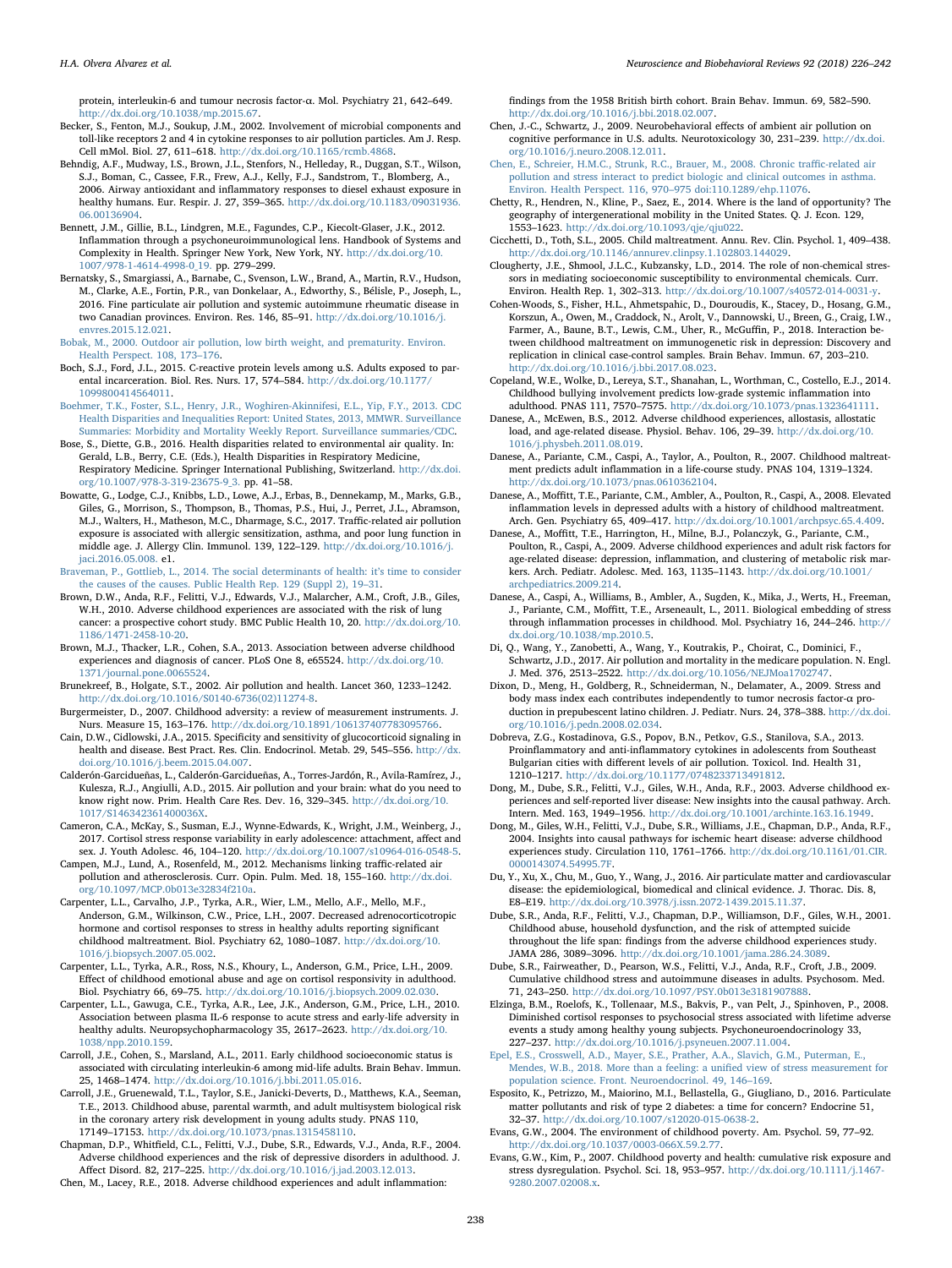Fagundes, C.P., Way, B., 2014. Early-life stress and adult inflammation. Curr. Dir. Psychol. Sci. 23, 277–283. <http://dx.doi.org/10.1177/0963721414535603>.

- Fagundes, C.P., Glaser, R., Kiecolt-Glaser, J.K., 2013. Stressful early life experiences and immune dysregulation across the lifespan. Brain Behav. Immun. 27, 8–12. [http://dx.](http://dx.doi.org/10.1016/j.bbi.2012.06.014) [doi.org/10.1016/j.bbi.2012.06.014.](http://dx.doi.org/10.1016/j.bbi.2012.06.014)
- <span id="page-13-0"></span>Felitti, V.J., Anda, R.F., Nordenberg, D., Williamson, D.F., Spitz, A.M., Edwards, V., Koss, M.P., Marks, J.S., 1998. Relationship of childhood abuse and household dysfunction to many of the leading causes of death in adults. Am. J. Prev. Med. 14, 245–258. [http://dx.doi.org/10.1016/S0749-3797\(98\)00017-8](http://dx.doi.org/10.1016/S0749-3797(98)00017-8).
- <span id="page-13-9"></span>Fiordelisi, A., Piscitelli, P., Trimarco, B., Coscioni, E., Iaccarino, G., Sorriento, D., 2017. The mechanisms of air pollution and particulate matter in cardiovascular diseases. Heart Fail Rev. 22, 337–347. [http://dx.doi.org/10.1007/s10741-017-9606-7.](http://dx.doi.org/10.1007/s10741-017-9606-7)
- <span id="page-13-12"></span>Forastiere, F., Stafoggia, M., Tasco, C., Picciotto, S., Agabiti, N., Cesaroni, G., Perucci, C.A., 2007. Socioeconomic status, particulate air pollution, and daily mortality: differential exposure or differential susceptibility. Am. J. Ind Med. 50, 208–216. [http://](http://dx.doi.org/10.1002/ajim.20368) [dx.doi.org/10.1002/ajim.20368](http://dx.doi.org/10.1002/ajim.20368).
- <span id="page-13-3"></span>[Frieden, T.R., 2011. CDC health disparities and inequalities report: United States, 2011.](http://refhub.elsevier.com/S0149-7634(17)30857-6/sbref0345) [MMWR Surveill. Summ. 60 \(Suppl\), 1](http://refhub.elsevier.com/S0149-7634(17)30857-6/sbref0345)–2.
- <span id="page-13-5"></span>Ghio, A.J., Kim, C., Devlin, R.B., 2000. Concentrated ambient air particles induce mild pulmonary inflammation in healthy human volunteers. Am. J. Respir. Crit. Care Med. 162, 981–988. [http://dx.doi.org/10.1164/ajrccm.162.3.9911115.](http://dx.doi.org/10.1164/ajrccm.162.3.9911115)
- <span id="page-13-1"></span>Goodman, E., McEwen, B.S., Dolan, L.M., Schafer-Kalkhoff, T., Adler, N.E., 2005. Social disadvantage and adolescent stress. J. Adolesc. Health 37, 484–492. [http://dx.doi.](http://dx.doi.org/10.1016/j.jadohealth.2004.11.126) [org/10.1016/j.jadohealth.2004.11.126.](http://dx.doi.org/10.1016/j.jadohealth.2004.11.126)
- <span id="page-13-15"></span>Gouin, J.-P., Glaser, R., Malarkey, W.B., Beversdorf, D., Kiecolt-Glaser, J.K., 2012. Childhood abuse and inflammatory responses to daily stressors. Ann. Behav. Med. 44, 287–292. <http://dx.doi.org/10.1007/s12160-012-9386-1>.
- Grosse, L., Ambrée, O., Jörgens, S., Jawahar, M.C., Singhal, G., Stacey, D., Arolt, V., Baune, B.T., 2016. Cytokine levels in major depression are related to childhood trauma but not to recent stressors. Psychoneuroendocrinology 73, 24–31. [http://dx.](http://dx.doi.org/10.1016/j.psyneuen.2016.07.205) [doi.org/10.1016/j.psyneuen.2016.07.205](http://dx.doi.org/10.1016/j.psyneuen.2016.07.205).
- Gruzieva, O., Merid, S.K., Gref, A., Gajulapuri, A., Lemonnier, N., Ballereau, S., Gigante, B., Kere, J., Auffray, C., Melén, E., Pershagen, G., 2017. Exposure to traffic-related air pollution and serum inflammatory cytokines in children. Environ. Health Perspect. 125, 1–8. <http://dx.doi.org/10.1289/EHP460>.
- <span id="page-13-6"></span>Gurgueira, S.A., Lawrence, J., Coull, B., Murthy, G., Gonzalez-Flecha, B., 2002. Rapid increases in the steady-state concentration of reactive oxygen species in the lungs and heart after particulate air pollution inhalation. Environ. Health Perspect. 110, 749–755. [http://dx.doi.org/10.1289/ehp.02110749.](http://dx.doi.org/10.1289/ehp.02110749)
- Halonen, J.I., Stenholm, S., Pentti, J., Kawachi, I., Subramanian, S.V., Kivimäki, M., Vahtera, J., 2015. Childhood psychosocial adversity and adult neighborhood disadvantage as predictors of cardiovascular disease: a cohort study. Circulation 132, 371–379. <http://dx.doi.org/10.1161/circulationaha.115.015392>.
- <span id="page-13-10"></span>Hamid, Q.A., Wenzel, S.E., Hauk, P.J., Tsicopoulos, A., Wallaert, B., Lafitte, J.J., Chrousos, G.P., Szefler, S.J., Leung, D.Y., 1999. Increased glucocorticoid receptor beta in airway cells of glucocorticoid-insensitive asthma. Am. J. Respir. Crit. Care Med. 159, 1600–1604. [http://dx.doi.org/10.1164/ajrccm.159.5.9804131.](http://dx.doi.org/10.1164/ajrccm.159.5.9804131)
- Hartwell, K.J., Maria, M.M.M.-S., Twal, W.O., Shaftman, S., DeSantis, S.M., McRae-Clark, A.L., Brady, K.T., 2013. Association of elevated cytokines with childhood adversity in a sample of healthy adults. J. Psychiatr. Res. 47, 604–610. [http://dx.doi.org/10.](http://dx.doi.org/10.1016/j.jpsychires.2013.01.008) [1016/j.jpsychires.2013.01.008](http://dx.doi.org/10.1016/j.jpsychires.2013.01.008).
- Heim, C., Newport, D.J., Wagner, D., Wilcox, M.M., Miller, A.H., Nemeroff, C.B., 2002. The role of early adverse experience and adulthood stress in the prediction of neuroendocrine stress reactivity in women: a multiple regression analysis. Depress. Anxiety 15, 117–125. [http://dx.doi.org/10.1002/da.10015.](http://dx.doi.org/10.1002/da.10015)
- Heleniak, C., McLaughlin, K.A., Ormel, J., Riese, H., 2016. Cardiovascular reactivity as a mechanism linking child trauma to adolescent psychopathology. Biol. Psychol. 120, 108–119. [http://dx.doi.org/10.1016/j.biopsycho.2016.08.007.](http://dx.doi.org/10.1016/j.biopsycho.2016.08.007)
- Hornung, O.P., Heim, C.M., 2014. Gene-environment interactions and intermediate phenotypes: early trauma and depression. Front. Endocrinol. 5, 14. [http://dx.doi.](http://dx.doi.org/10.3389/fendo.2014.00014) [org/10.3389/fendo.2014.00014](http://dx.doi.org/10.3389/fendo.2014.00014).
- <span id="page-13-2"></span>Horwitz, A.V., 2002. Outcomes in the sociology of mental health and illness: where have we been and where are we going? J. Health Soc. Behav. 43, 143–151. [http://dx.doi.](http://dx.doi.org/10.2307/3090193) [org/10.2307/3090193.](http://dx.doi.org/10.2307/3090193)
- Huang, H., Yan, P., Shan, Z., Chen, S., Li, M., Luo, C., Gao, H., Hao, L., Liu, L., 2015. Adverse childhood experiences and risk of type 2 diabetes: a systematic review and meta-analysis. Metabolism 64, 1408–1418. [http://dx.doi.org/10.1016/j.metabol.](http://dx.doi.org/10.1016/j.metabol.2015.08.019) [2015.08.019](http://dx.doi.org/10.1016/j.metabol.2015.08.019).
- Hughes, K., Bellis, M.A., Hardcastle, K.A., Sethi, D., Butchart, A., PhD, C.M., Jones, L., Dunne, M.P., 2017. The effect of multiple adverse childhood experiences on health: a systematic review and meta-analysis. Lancet Public Health 2, e356–e366. [http://dx.](http://dx.doi.org/10.1016/S2468-2667(17)30118-4) [doi.org/10.1016/S2468-2667\(17\)30118-4.](http://dx.doi.org/10.1016/S2468-2667(17)30118-4)
- Infurna, M.R., Reichl, C., Parzer, P., Schimmenti, A., Bifulco, A., Kaess, M., 2016. Associations between depression and specific childhood experiences of abuse and neglect: a meta-analysis. J. Affect Disord. 190, 47–55. [http://dx.doi.org/10.1016/j.](http://dx.doi.org/10.1016/j.jad.2015.09.006) [jad.2015.09.006.](http://dx.doi.org/10.1016/j.jad.2015.09.006)
- <span id="page-13-17"></span>Irwin, M.R., Slavich, G.M., 2017. Psychoneuroimmunology. In: Cacioppo, J.T., Tassinary, L.G., Berntson, G.G. (Eds.), Handbook of Psychophysiology, 4th ed. Cambridge University Press, New York. [http://dx.doi.org/10.1017/9781107415782.017.](http://dx.doi.org/10.1017/9781107415782.017) pp. 377–[398](http://dx.doi.org/10.1017/9781107415782.017).
- <span id="page-13-11"></span>Islam, T., Urman, R., Gauderman, W.J., Milam, J., Lurmann, F., Shankardass, K., Avol, E., Gilliland, F., McConnell, R., 2011. Parental stress increases the detrimental effect of traffic exposure on children's lung function. Am. J. Respir. Crit. Care Med. 184, 822-827. http://dx.doi.org/10.1164/rccm.201104-0720O
- Janusek, L.W., Tell, D., Gaylord-Harden, N., Mathews, H.L., 2017. Relationship of childhood adversity and neighborhood violence to a proinflammatory phenotype in

emerging adult African American men: an epigenetic link. Brain Behav. Immun. 60, 126–135. <http://dx.doi.org/10.1016/j.bbi.2016.10.006>.

- <span id="page-13-13"></span>Jerrett, M., Burnett, R.T., Brook, J., Kanaroglou, P., Giovis, C., Finkelstein, N., Hutchison, B., 2004. Do Socioeconomic characteristics modify the short term association between air pollution and mortality? Evidence from a zonal time series in Hamilton. Can. J. Epidemol. Commun. Health 58, 31–40. [http://dx.doi.org/10.1136/jech.58.](http://dx.doi.org/10.1136/jech.58.1.31) [1.31](http://dx.doi.org/10.1136/jech.58.1.31).
- Juonala, M., Viikari, J.S.A., Rönnemaa, T., Taittonen, L., Marniemi, J., Raitakari, O.T., 2006. Childhood C-reactive protein in predicting CRP and carotid intima-media thickness in adulthood: the cardiovascular risk in Young finns study. Arterioscler. Thrombo. Vasc. Biol. 26, 1883–1888. [http://dx.doi.org/10.1161/01.atv.](http://dx.doi.org/10.1161/01.atv.0000228818.11968.7a) [0000228818.11968.7a.](http://dx.doi.org/10.1161/01.atv.0000228818.11968.7a)
- <span id="page-13-16"></span>Juster, R.-P., McEwen, B.S., Lupien, S.J., 2010. Allostatic load biomarkers of chronic stress and impact on health and cognition. Neurosci. Biobehav Rev. 35, 2–16. [http://](http://dx.doi.org/10.1016/j.neubiorev.2009.10.002) [dx.doi.org/10.1016/j.neubiorev.2009.10.002](http://dx.doi.org/10.1016/j.neubiorev.2009.10.002).
- <span id="page-13-7"></span>Kampfrath, T., Maiseyeu, A., Ying, Z., Shah, Z., Deiuliis, J.A., Xu, X., Kherada, N., Brook, R.D., Reddy, K.M., Padture, N.P., Parthasarathy, S., Chen, L.C., Moffatt-Bruce, S., Sun, Q., Morawietz, H., Rajagopalan, S., 2011. Chronic fine particulate matter exposure induces systemic vascular dysfunction via NADPH oxidase and TLR4 pathways. Circ. Res. 108, 716–726. <http://dx.doi.org/10.1161/circresaha.110.237560>.
- <span id="page-13-8"></span>Kawai, T., Akira, S., 2007. Signaling to NF-κB by toll-like receptors. Trends Mol. Med. 13, 460–469. <http://dx.doi.org/10.1016/j.molmed.2007.09.002>.
- Khulan, B., Manning, J.R., Dunbar, D.R., Seckl, J.R., Raikkonen, K., Eriksson, J.G., Drake, A.J., 2014. Epigenomic profiling of men exposed to early-life stress reveals DNA methylation differences in association with current mental state. Trans. Psychiatry 4, e448. <http://dx.doi.org/10.1038/tp.2014.94>.
- Kim, K.-N., Lim, Y.-H., Bae, H.J., Kim, M., Jung, K., Hong, Y.-C., 2016. Long-term fine particulate matter exposure and major depressive disorder in a community-based urban cohort. Environ. Health Perspect. 124, 1547–1553. [http://dx.doi.org/10.](http://dx.doi.org/10.1289/ehp192) [1289/ehp192](http://dx.doi.org/10.1289/ehp192).
- Kipen, H.M., Gandhi, S., Rich, D.Q., Ohman-Strickland, P., Laumbach, R., Fan, Z.-H., Chen, L., Laskin, D.L., Zhang, J., Madura, K., 2011. Acute decreases in proteasome pathway activity after inhalation of fresh diesel exhaust or secondary organic aerosol. Environ. Health Perspect. 119, 658–663. [http://dx.doi.org/10.1289/ehp.1002784.](http://dx.doi.org/10.1289/ehp.1002784)
- Kivimaki, M., Smith, G.D., Juonala, M., Ferrie, J.E., Keltikangas-Järvinen, L., Elovainio, M., Pulkki-Råback, L., Vahtera, J., Leino, M., Viikari, J.S.A., Raitakari, O.T., 2006. Socioeconomic position in childhood and adult cardiovascular risk factors, vascular structure, and function: cardiovascular risk in Young finns study. Heart 92, 474–480. <http://dx.doi.org/10.1136/hrt.2005.067108>.
- Klengel, T., Mehta, D., Anacker, C., Rex-Haffner, M., Pruessner, J.C., Pariante, C.M., Pace, T.W.W., Mercer, K.B., Mayberg, H.S., Bradley, B., Nemeroff, C.B., Holsboer, F., Heim, C.M., Ressler, K.J., Rein, T., Binder, E.B., 2013. Allele-specific FKBP5 DNA demethylation mediates gene-childhood trauma interactions. Nat. Neurosci. 16, 33–41. [http://dx.doi.org/10.1038/nn.3275.](http://dx.doi.org/10.1038/nn.3275)
- Korkeila, J., Vahtera, J., Korkeila, K., Kivimäki, M., Sumanen, M., Koskenvuo, K., Koskenvuo, M., 2010. Childhood adversities as predictors of incident coronary heart disease and cerebrovascular disease. Heart 96, 298–303. [http://dx.doi.org/10.1136/](http://dx.doi.org/10.1136/hrt.2009.188250) [hrt.2009.188250](http://dx.doi.org/10.1136/hrt.2009.188250).
- <span id="page-13-14"></span>Krewski, D., Burnett, R.T., Goldberg, M.S., Hoover, B.K., Siemiatycki, J., Jerrett, M., Abrahamowicz, M., White, W.H., 2003. Overview of the reanalysis of the harvard six cities study and American cancer society study of particulate air pollution and mortality. J. Toxicol. Environ. Health Part A 66, 1507–1551. [http://dx.doi.org/10.](http://dx.doi.org/10.1080/15287390306424) [1080/15287390306424](http://dx.doi.org/10.1080/15287390306424).
- <span id="page-13-4"></span>Kristiansson, M., Sörman, K., Tekwe, C., Calderón-Garcidueñas, L., 2015. Urban air pollution, poverty, violence and health: neurological and immunological aspects as mediating factors. Environ. Res. 140, 511–513. [http://dx.doi.org/10.1016/j.envres.](http://dx.doi.org/10.1016/j.envres.2015.05.013) [2015.05.013](http://dx.doi.org/10.1016/j.envres.2015.05.013).
- <span id="page-13-18"></span>Krzyzanowski, M., 1997. Methods for assessing the extent of exposure and effects of air pollution. Occup. Environ. Med. 54, 145–151. [http://dx.doi.org/10.1007/978-1-](http://dx.doi.org/10.1007/978-1-4684-5484-0_5) [4684-5484-0\\_5.](http://dx.doi.org/10.1007/978-1-4684-5484-0_5)
- Labonté, B., Suderman, M., Maussion, G., Navaro, L., Yerko, V., Mahar, I., Bureau, A., Mechawar, N., Szyf, M., Meaney, M.J., Turecki, G., 2012. Genome-wide epigenetic regulation by early-life trauma. Arch. Gen. Psychiatry 69, 722–731. [http://dx.doi.](http://dx.doi.org/10.1001/archgenpsychiatry.2011.2287) [org/10.1001/archgenpsychiatry.2011.2287.](http://dx.doi.org/10.1001/archgenpsychiatry.2011.2287)
- Lacey, R.E., Kumari, M., McMunn, A., 2013. Parental separation in childhood and adult inflammation: the importance of material and psychosocial pathways. Psychoneuroendocrinology 38, 2476–2484. [http://dx.doi.org/10.1016/j.psyneuen.](http://dx.doi.org/10.1016/j.psyneuen.2013.05.007) [2013.05.007](http://dx.doi.org/10.1016/j.psyneuen.2013.05.007).
- Lacey, R.E., Kumari, M., Bartley, M., 2014. Social isolation in childhood and adult inflammation: evidence from the national child development study. Psychoneuroendocrinology 50, 85–94. [http://dx.doi.org/10.1016/j.psyneuen.2014.](http://dx.doi.org/10.1016/j.psyneuen.2014.08.007) [08.007](http://dx.doi.org/10.1016/j.psyneuen.2014.08.007).
- Lam, L.L., Emberly, E., Fraser, H.B., Neumann, S.M., Chen, E., Miller, G.E., Kobor, M.S., 2012. Factors underlying variable DNA methylation in a human community cohort. PNAS 109, 17253–17260. [http://dx.doi.org/10.1073/pnas.1121249109.](http://dx.doi.org/10.1073/pnas.1121249109)
- Lamichhane, D.K., Leem, J.-H., Lee, J.-Y., Kim, H.-C., 2015. A meta-analysis of exposure to particulate matter and adverse birth outcomes. Environ. Health Toxicol. 30, e2015011. [http://dx.doi.org/10.5620/eht.e2015011.](http://dx.doi.org/10.5620/eht.e2015011)
- Lehto, S.M., Elomaa, A.-P., Niskanen, L., Herzig, K.-H., Tolmunen, T., Viinamäki, H., Koivumaa-Honkanen, H., Huotari, A., Honkalampi, K., Valkonen-Korhonen, M., Sinikallio, S., Ruotsalainen, H., Hintikka, J., 2012. Serum adipokine levels in adults with a history of childhood maltreatment. Prog. Neuropsychopharmacol. Biol. Psychiatry 37, 217–221. [http://dx.doi.org/10.1016/j.pnpbp.2012.01.016.](http://dx.doi.org/10.1016/j.pnpbp.2012.01.016)
- Levine, M.E., Cole, S.W., Weir, D.R., Crimmins, E.M., 2015. Childhood and later life stressors and increased inflammatory gene expression at older ages. Soc. Sci. Med. 130, 16–22. <http://dx.doi.org/10.1016/j.socscimed.2015.01.030>.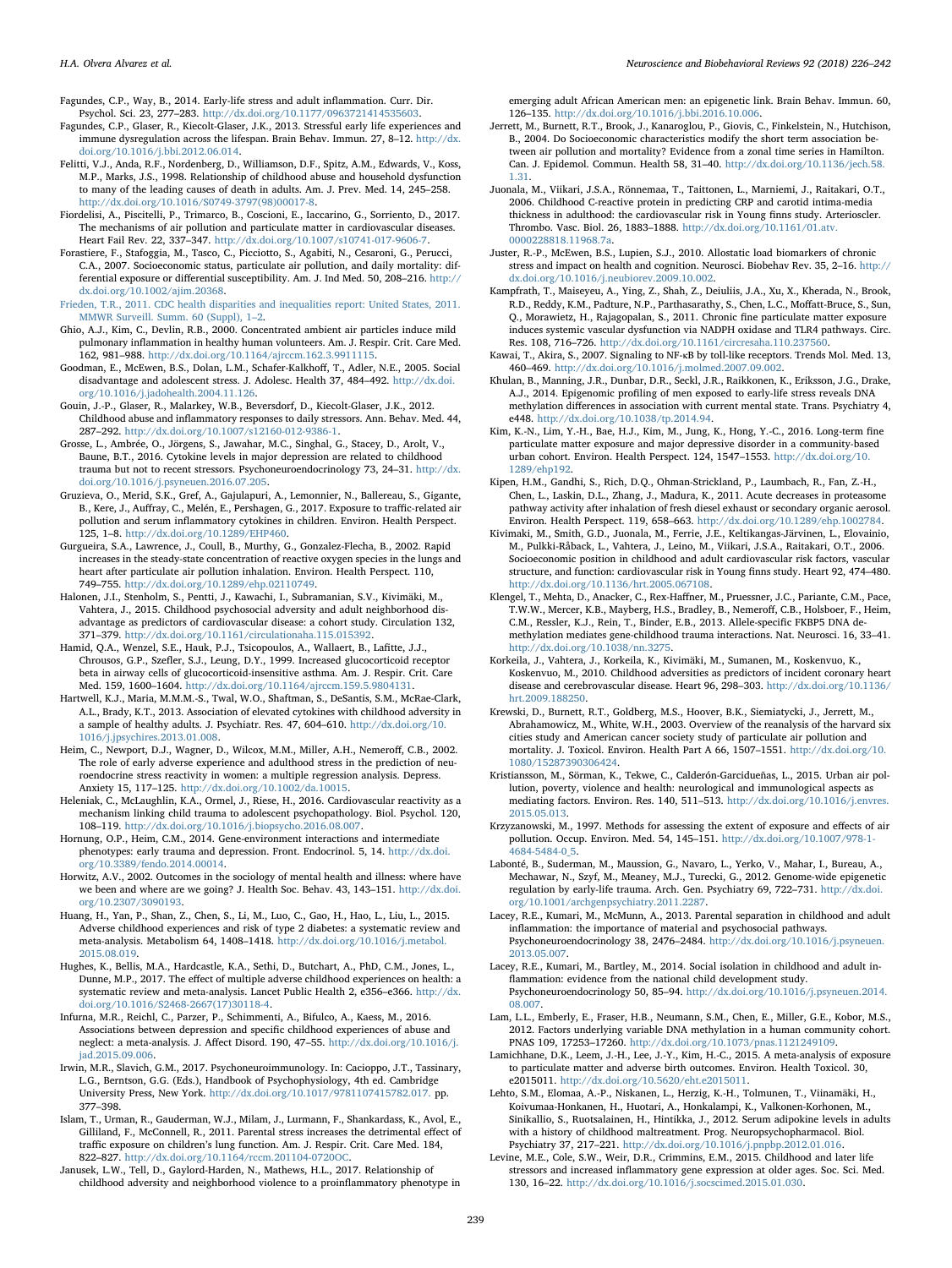- <span id="page-14-12"></span>Lim, Y.-H., Kim, H., Kim, J.H., Bae, S., Park, H.Y., Hong, Y.-C., 2012. Air pollution and symptoms of depression in elderly adults. Environ. Health Perspect. 120, 1023–1028. [http://dx.doi.org/10.1289/ehp.1104100.](http://dx.doi.org/10.1289/ehp.1104100)
- Lin, J.E., Neylan, T.C., Epel, E., O'Donovan, A., 2016. Associations of childhood adversity and adulthood trauma with C-reactive protein: a cross-sectional population-based study. Brain Behav. Immun. 53, 105–112. [http://dx.doi.org/10.1016/j.bbi.2015.11.](http://dx.doi.org/10.1016/j.bbi.2015.11.015) [015](http://dx.doi.org/10.1016/j.bbi.2015.11.015).
- Lindert, J., Ehrenstein von, O.S., Grashow, R., Gal, G., Braehler, E., Weisskopf, M.G., 2014. Sexual and physical abuse in childhood is associated with depression and anxiety over the life course: systematic review and meta-analysis. Int. J. Public Health 59, 359–372. <http://dx.doi.org/10.1007/s00038-013-0519-5>.
- <span id="page-14-9"></span>Lund, A.K., Lucero, J., Harman, M., Madden, M.C., McDonald, J.D., Seagrave, J.C., Campen, M.J., 2011. The oxidized low-density lipoprotein receptor mediates vascular effects of inhaled vehicle emissions. Am. J. Respir. Crit. Care Med. 184, 82–91. [http://dx.doi.org/10.1164/rccm.201012-1967OC.](http://dx.doi.org/10.1164/rccm.201012-1967OC)
- <span id="page-14-2"></span>Malmqvist, E., Rignell-Hydbom, A., Tinnerberg, H., Björk, J., Stroh, E., Jakobsson, K., Rittner, R., Rylander, L., 2011. Maternal exposure to air pollution and birth outcomes. Environ. Health Perspect. 119, 553–558. [http://dx.doi.org/10.1289/ehp.](http://dx.doi.org/10.1289/ehp.1002564) [1002564.](http://dx.doi.org/10.1289/ehp.1002564)
- Mantovani, A., Allavena, P., Sica, A., Balkwill, F., 2008. Cancer-related inflammation. Nature 454, 436–444. <http://dx.doi.org/10.1038/nature07205>.
- Marzi, S.J., Sugden, K., Arseneault, L., Belsky, D.W., Burrage, J., Corcoran, D.L., Danese, A., Fisher, H.L., Hannon, E., Moffitt, T.E., Odgers, C.L., Pariante, C., Poulton, R., Williams, B.S., Wong, C.C.Y., Mill, J., Caspi, A., 2018. Analysis of DNA methylation in young people: limited evidence for an association between victimization stress and epigenetic variation in blood. Am J. Psychiatry appi.ajp. 2017, 1–13. [http://dx.doi.](http://dx.doi.org/10.1176/appi.ajp.2017.17060693) [org/10.1176/appi.ajp.2017.17060693.](http://dx.doi.org/10.1176/appi.ajp.2017.17060693)
- <span id="page-14-10"></span>McConnell, R., Berhane, K., Yao, L., Jerrett, M., Lurmann, F., Gilliland, F., Künzli, N., Gauderman, J., Avol, E., Thomas, D., Peters, J., 2006. Traffic, susceptibility, and childhood asthma. Environ. Health Perspect. 114, 766–772. [http://dx.doi.org/10.](http://dx.doi.org/10.1289/ehp.8594) [1289/ehp.8594.](http://dx.doi.org/10.1289/ehp.8594)
- McCrory, E., De Brito, S.A., Viding, E., 2011. The impact of childhood maltreatment: a review of neurobiological and genetic factors. Front. Psychiatry 2, 48. [http://dx.doi.](http://dx.doi.org/10.3389/fpsyt.2011.00048) [org/10.3389/fpsyt.2011.00048](http://dx.doi.org/10.3389/fpsyt.2011.00048).
- <span id="page-14-17"></span>McEwen, B.S., 1998. Protective and damaging effects of stress mediators. N. Engl. J. Med. 338, 171–179. [http://dx.doi.org/10.1056/nejm199801153380307.](http://dx.doi.org/10.1056/nejm199801153380307)
- <span id="page-14-16"></span>McEwen, B.S., Stellar, E., 1993. Stress and the individual: mechanisms leading to disease. Arch. Intern. Med. 153, 2093–2101. [http://dx.doi.org/10.1001/archinte.1993.](http://dx.doi.org/10.1001/archinte.1993.00410180039004) [00410180039004.](http://dx.doi.org/10.1001/archinte.1993.00410180039004)
- <span id="page-14-18"></span>McEwen, B.S., Wingfield, J.C., 2003. The concept of allostasis in biology and biomedicine. Horm. Behav. 43, 2–15. [http://dx.doi.org/10.1016/s0018-506x\(02\)00024-7](http://dx.doi.org/10.1016/s0018-506x(02)00024-7).
- McGowan, P.O., Sasaki, A., D'Alessio, A.C., Dymov, S., Labonté, B., Szyf, M., Turecki, G., Meaney, M.J., 2009. Epigenetic regulation of the glucocorticoid receptor in human brain associates with childhood abuse. Nat. Neurosci. 12, 342–348. [http://dx.doi.](http://dx.doi.org/10.1038/nn.2270) [org/10.1038/nn.2270.](http://dx.doi.org/10.1038/nn.2270)
- McLaughlin, K.A., 2016. Future directions in childhood adversity and youth psychopathology. J. Clin. Child Adolesc. Psychol. 45, 361–382. [http://dx.doi.org/10.1080/](http://dx.doi.org/10.1080/15374416.2015.1110823) [15374416.2015.1110823](http://dx.doi.org/10.1080/15374416.2015.1110823).
- Mehta, D., Klengel, T., Conneely, K.N., Smith, A.K., Altmann, A., Pace, T.W., Rex-Haffner, M., Loeschner, A., Gonik, M., Mercer, K.B., Bradley, B., Mueller-Myhsok, B., Ressler, K.J., Binder, E.B., 2013. Childhood maltreatment is associated with distinct genomic and epigenetic profiles in posttraumatic stress disorder. PNAS 110, 8302–8307. <http://dx.doi.org/10.1073/pnas.1217750110>.
- <span id="page-14-15"></span>Miller, G., Chen, E., 2007. Unfavorable socioeconomic conditions in early life presage expression of proinflammatory phenotype in adolescence. Psychosom. Med. 69, 402–409. [http://dx.doi.org/10.1097/psy.0b013e318068fcf9.](http://dx.doi.org/10.1097/psy.0b013e318068fcf9)
- Miller, G.E., Chen, E., 2010. Harsh family climate in early life presages the emergence of a proinflammatory phenotype in adolescence. Psychol. Sci. 21, 848–856. [http://dx.doi.](http://dx.doi.org/10.1177/0956797610370161) [org/10.1177/0956797610370161.](http://dx.doi.org/10.1177/0956797610370161)
- <span id="page-14-4"></span>Miller, G.E., Chen, E., 2013. The biological residue of childhood poverty. Child Dev. Perspect. 7, 67–73. [http://dx.doi.org/10.1111/cdep.12021.](http://dx.doi.org/10.1111/cdep.12021)
- Miller, G.E., Cole, Steve W., 2012. Clustering of depression and inflammation in adolescents previously exposed to childhood adversity. Biol. Psychiatry 72, 34–40. [http://](http://dx.doi.org/10.1016/j.biopsych.2012.02.034) [dx.doi.org/10.1016/j.biopsych.2012.02.034](http://dx.doi.org/10.1016/j.biopsych.2012.02.034).
- <span id="page-14-14"></span>Miller, G.E., Chen, E., Sze, J., Marin, T., Arevalo, J.M.G., Doll, R., Ma, R., Cole, S.W., 2008. A functional genomic fingerprint of chronic stress in humans: blunted glucocorticoid and increased NF-kappaB signaling. Biol. Psychiatry 64, 266–272. [http://](http://dx.doi.org/10.1016/j.biopsych.2008.03.017) [dx.doi.org/10.1016/j.biopsych.2008.03.017](http://dx.doi.org/10.1016/j.biopsych.2008.03.017).
- <span id="page-14-11"></span>Miller, G.E., Chen, E., Fok, A.K., Walker, H., Lim, A., Nicholls, E.F., Cole, S., Kobor, M.S., 2009. Low early-life social class leaves a biological residue manifested by decreased glucocorticoid and increased proinflammatory signaling. PNAS 106, 14716–14721. <http://dx.doi.org/10.1073/pnas.0902971106>.
- <span id="page-14-0"></span>Miller, G.E., Chen, E., Parker, K.J., 2011. Psychological stress in childhood and susceptibility to the chronic diseases of aging: moving toward a model of behavioral and biological mechanisms. Psychol. Bull. 137, 959–997. [http://dx.doi.org/10.1037/](http://dx.doi.org/10.1037/a0024768) [a0024768.](http://dx.doi.org/10.1037/a0024768)
- <span id="page-14-21"></span>Mirowsky, J., Gordon, T., 2015. Noninvasive effects measurements for air pollution human studies: methods, analysis and implications. J. Expo. Sci. Environ. Epidemiol. 25, 354–380. [http://dx.doi.org/10.1038/jes.2014.93.](http://dx.doi.org/10.1038/jes.2014.93)
- Moffitt, T.E., E-Risk Study Team, 2002. Teen-aged mothers in contemporary Britain. J. Child Psychol. Psychiatry 43, 727–742. [http://dx.doi.org/10.1111/1469-7610.](http://dx.doi.org/10.1111/1469-7610.00082) [00082.](http://dx.doi.org/10.1111/1469-7610.00082)
- Monroe, S.M., Slavich, G.M., 2016. Psychological stressors: overview. In: Fink, G. (Ed.), Stress: Concepts, Cognition, Emotion, and Behavior. Elsevier, Cambridge, MA. [http://](http://dx.doi.org/10.1016/b978-0-12-800951-2.00013-3) [dx.doi.org/10.1016/b978-0-12-800951-2.00013-3.](http://dx.doi.org/10.1016/b978-0-12-800951-2.00013-3) pp. 109–115.
- Montez, J.K., Hayward, M.D., 2014. Cumulative childhood adversity, educational

attainment, and active life expectancy among U.S. adults. Demography 51, 413–435. <http://dx.doi.org/10.1007/s13524-013-0261-x>.

- Moreira, F.P., Wiener, C.D., Jansen, K., Portela, L.V., Lara, D.R., de Mattos Souza, L.D., da Silva, R.A., Oses, J.P., 2018. Childhood trauma and increased peripheral cytokines in young adults with major depressive: population-based study. J. Neuroimmunol. [http://dx.doi.org/10.1016/j.jneuroim.2018.02.018.](http://dx.doi.org/10.1016/j.jneuroim.2018.02.018) 1–0.
- <span id="page-14-3"></span>Morgenstern, V., Zutavern, A., Cyrys, J., Brockow, I., Gehring, U., Koletzko, S., Bauer, C.P., Reinhardt, D., Wichmann, H.E., Heinrich, J., 2007. Respiratory health and individual estimated exposure to traffic-related air pollutants in a cohort of young children. Occup. Environ. Med. 64, 8–16. [http://dx.doi.org/10.1136/oem.2006.](http://dx.doi.org/10.1136/oem.2006.028241) [028241](http://dx.doi.org/10.1136/oem.2006.028241).
- Mostafavi, N., Vlaanderen, J., Chadeau-Hyam, M., Beelen, R., Modig, L., Palli, D., Bergdahl, I.A., Vineis, P., Hoek, G., Kyrtopoulos, S.A., Vermeulen, R., 2015. Inflammatory markers in relation to long-term air pollution. Environ. Int. 81, 1–7. [http://dx.doi.org/10.1016/j.envint.2015.04.003.](http://dx.doi.org/10.1016/j.envint.2015.04.003)
- Munjiza, A., Kostic, M., Pesic, D., Gajic, M., Markovic, I., Tosevski, D.L., 2018. Higher concentration of interleukin 6: a possible link between major depressive disorder and childhood abuse. Psychiatry Res. 264, 26–30. [http://dx.doi.org/10.1016/j.psychres.](http://dx.doi.org/10.1016/j.psychres.2018.03.072) [2018.03.072](http://dx.doi.org/10.1016/j.psychres.2018.03.072).
- Murphy, M.L.M., Slavich, G.M., Rohleder, N., Miller, G.E., 2013. Targeted rejection triggers differential pro- and anti-inflammatory gene expression in adolescents as a function of social status. Clin. Psychol. Sci. 1, 30–40. [http://dx.doi.org/10.1177/](http://dx.doi.org/10.1177/2167702612455743) [2167702612455743.](http://dx.doi.org/10.1177/2167702612455743)
- Murphy, M.L.M., Slavich, G.M., Chen, E., Miller, G.E., 2015. Targeted rejection predicts decreased anti-inflammatory gene expression and increased symptom severity in youth with asthma. Psychol. Sci. 26, 111–121. [http://dx.doi.org/10.1177/](http://dx.doi.org/10.1177/0956797614556320) [0956797614556320.](http://dx.doi.org/10.1177/0956797614556320)
- Nanni, V., Uher, R., Danese, A., 2012. Childhood maltreatment predicts unfavorable course of illness and treatment outcome in depression: a meta-analysis. Am. J. Psychiatry 169, 141–151. [http://dx.doi.org/10.1176/appi.ajp.2011.11020335.](http://dx.doi.org/10.1176/appi.ajp.2011.11020335)
- <span id="page-14-8"></span>Nergiz-Unal, R., Rademakers, T., Cosemans, J.M.E.M., Heemskerk, J.W.M., 2011. CD36 as a multiple-ligand signaling receptor in atherothrombosis. Cardiovasc. Hematol. Agents Med. Chem. 9, 42–55. [http://dx.doi.org/10.2174/187152511794182855.](http://dx.doi.org/10.2174/187152511794182855)
- Norman, R.E., Byambaa, M., De, R., Butchart, A., Scott, J., Vos, T., 2012. The long-term health consequences of child physical abuse, emotional abuse, and neglect: a systematic review and meta-analysis. PLoS Med. 9[http://dx.doi.org/10.1371/journal.](http://dx.doi.org/10.1371/journal.pmed.1001349) [pmed.1001349.](http://dx.doi.org/10.1371/journal.pmed.1001349) e1001349–31.
- <span id="page-14-1"></span>Nurius, P.S., Uehara, E., Zatzick, D.F., 2013. Intersection of stress, social disadvantage, and life course processes: reframing trauma and mental health. Am. J. Psychiatr. Rehabil. 16, 91–114. <http://dx.doi.org/10.1080/15487768.2013.789688>.
- Nusslock, R., Miller, G.E., 2016. Early-life adversity and physical and emotional health across the lifespan: a neuroimmune network hypothesis. Biol. Psychiatry 80, 23–32. [http://dx.doi.org/10.1016/j.biopsych.2015.05.017.](http://dx.doi.org/10.1016/j.biopsych.2015.05.017)
- <span id="page-14-13"></span>O'Neill, M.S., Veves, A., Sarnat, J.A., Zanobetti, A., Gold, D.R., Economides, P.A., Horton, E.S., Schwartz, J., 2007. Air pollution and inflammation in type 2 diabetes: a mechanism for susceptibility. Occup. Environ. Med. 64, 373–379. [http://dx.doi.org/10.](http://dx.doi.org/10.1136/oem.2006.030023) [1136/oem.2006.030023](http://dx.doi.org/10.1136/oem.2006.030023).
- <span id="page-14-5"></span>Ogino, K., Nagaoka, K., Okuda, T., Oka, A., Kubo, M., Eguchi, E., Fujikura, Y., 2017. PM2.5-induced airway inflammation and hyperresponsiveness in NC/Nga mice. Environ. Toxicol. 32, 1047–1054. [http://dx.doi.org/10.1002/tox.22303.](http://dx.doi.org/10.1002/tox.22303)
- <span id="page-14-20"></span>Okello, J., Nakimuli-Mpungu, E., Musisi, S., Broekaert, E., Derluyn, I., 2014. the association between attachment and mental health symptoms among school-going adolescents in northern Uganda: the moderating role of war-related trauma. PLoS One 9, e88494. <http://dx.doi.org/10.1371/journal.pone.0088494>.
- <span id="page-14-19"></span>Olvera Alvarez, H.A., Appleton, A.A., Fuller, C.H., Belcourt, A., Kubzansky, L.D., 2018. An integrated socio-environmental model of health and well-being: a conceptual framework exploring the joint contribution of environmental and social exposures to health and disease over the life span. Curr. Environ. Health Rep. 3, 1–11. [http://dx.](http://dx.doi.org/10.1007/s40572-018-0191-2) [doi.org/10.1007/s40572-018-0191-2.](http://dx.doi.org/10.1007/s40572-018-0191-2)
- <span id="page-14-6"></span>Ostro, B., Malig, B., Broadwin, R., Basu, R., Gold, E.B., Bromberger, J.T., Derby, C., Feinstein, S., Greendale, G.A., Jackson, E.A., Kravitz, H.M., Matthews, K.A., Sternfeld, B., Tomey, K., Green, R.R., Green, R., 2014. Chronic PM2.5 exposure and inflammation: determining sensitive subgroups in mid-life women. Environ. Res. 132, 168–175. [http://dx.doi.org/10.1016/j.envres.2014.03.042.](http://dx.doi.org/10.1016/j.envres.2014.03.042)
- Pace, T.W.W., Hu, F., Miller, A.H., 2007. Cytokine-effects on glucocorticoid receptor function: relevance to glucocorticoid resistance and the pathophysiology and treatment of major depression. Brain Behav. Immun. 21, 9–19. [http://dx.doi.org/10.](http://dx.doi.org/10.1016/j.bbi.2006.08.009) [1016/j.bbi.2006.08.009](http://dx.doi.org/10.1016/j.bbi.2006.08.009).
- Packard, C.J., Bezlyak, V., McLean, J.S., Batty, G.D., Ford, I., Burns, H., Cavanagh, J., Deans, K.A., Henderson, M., McGinty, A., Millar, K., Sattar, N., Shiels, P.G., Velupillai, Y.N., Tannahill, C., 2011. Early life socioeconomic adversity is associated in adult life with chronic inflammation, carotid atherosclerosis, poorer lung function and decreased cognitive performance: a cross-sectional, population-based study. BMC Public Health 11, 42. [http://dx.doi.org/10.1186/1471-2458-11-42.](http://dx.doi.org/10.1186/1471-2458-11-42)
- Perroud, N., Paoloni-Giacobino, A., Prada, P., et al., 2011. Increased methylation of glucocorticoid receptor gene (NR3C1) in adults with a history of childhood maltreatment: a link with the severity and type of trauma. Transl. Psychiatry 1 (12), e59-. <http://dx.doi.org/10.1038/tp.2011.60>.
- Palmier-Claus, J.E., Berry, K., Bucci, S., Mansell, W., Varese, F., 2018. Relationship between childhood adversity and bipolar affective disorder: systematic review and meta-analysis. Br J. Psychiatry 209, 454–459. [http://dx.doi.org/10.1192/bjp.bp.115.](http://dx.doi.org/10.1192/bjp.bp.115.179655) [179655](http://dx.doi.org/10.1192/bjp.bp.115.179655).
- <span id="page-14-7"></span>Peters, A., Fröhlich, M., Döring, A., Immervoll, T., Wichmann, H.E., Hutchinson, W.L., Pepys, M.B., Koenig, W., 2001. Particulate air pollution is associated with an acute phase response in men: results from the MONICA-Augsburg study. Eur. Heart J. 22, 1198–1204. [http://dx.doi.org/10.1053/euhj.2000.2483.](http://dx.doi.org/10.1053/euhj.2000.2483)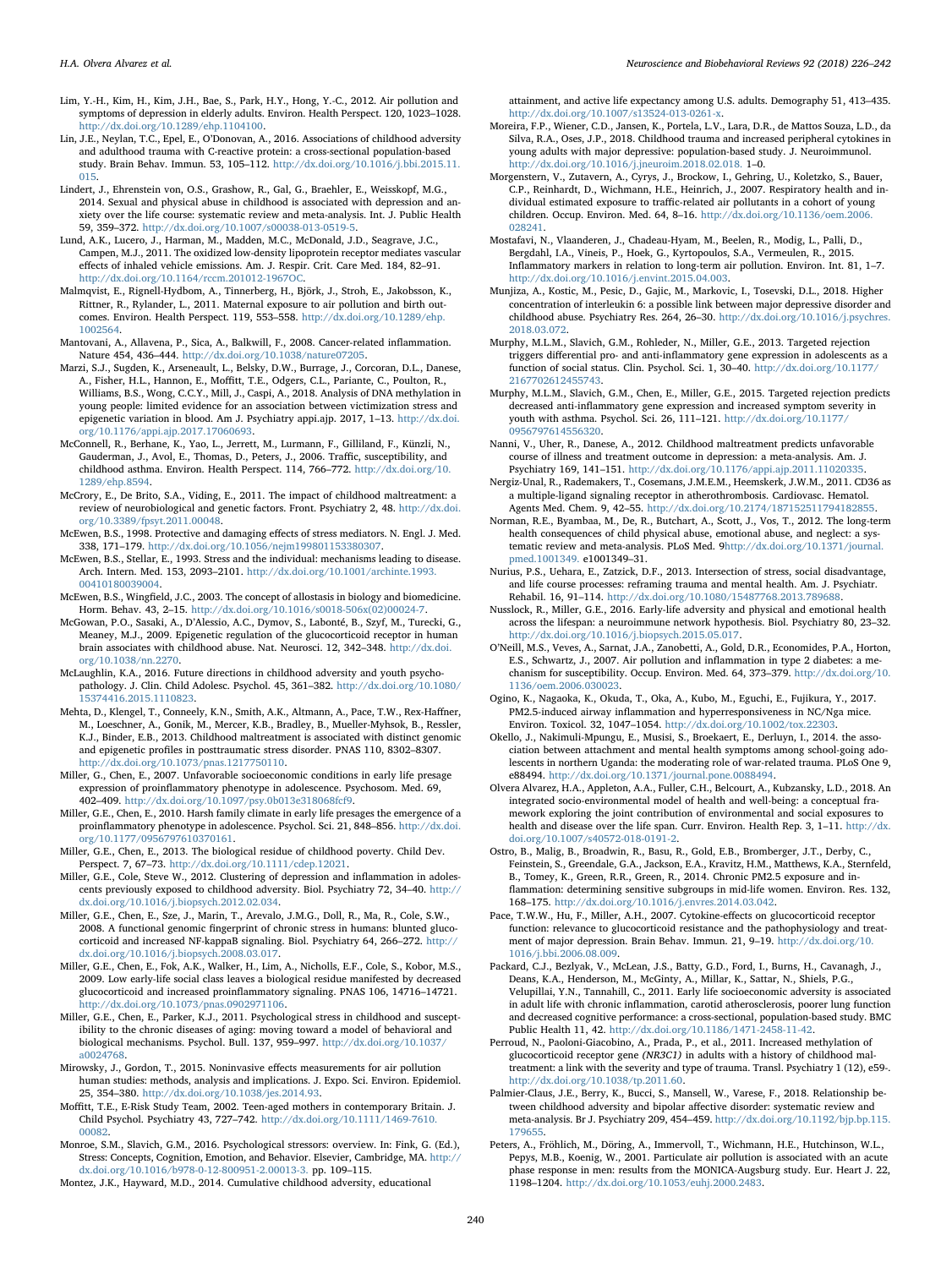- Pollitt, R.A., Kaufman, J.S., Rose, K.M., Diez-Roux, A.V., Zeng, D., Heiss, G., 2007. Earlylife and adult socioeconomic status and inflammatory risk markers in adulthood. Eur J. Epidemol. 22, 55–66. [http://dx.doi.org/10.1007/s10654-006-9082-1.](http://dx.doi.org/10.1007/s10654-006-9082-1)
- <span id="page-15-8"></span>Pope III, C.A., Dockery, D.W., Kanner, R.E., Villegas, G.M., Schwartz, J., 1999. Oxygen saturation, pulse rate, and particulate air pollution: a daily time-series panel study. Am. J. Respir. Crit. Care Med. 159, 365–372. [http://dx.doi.org/10.1164/ajrccm.159.](http://dx.doi.org/10.1164/ajrccm.159.2.9702103) [2.9702103](http://dx.doi.org/10.1164/ajrccm.159.2.9702103).
- <span id="page-15-5"></span>Pope, C.A., Ezzati, M., Dockery, D.W., 2009. Fine-particulate air pollution and life expectancy in the United States. N. Engl. J. Med. 360, 376–386. [http://dx.doi.org/10.](http://dx.doi.org/10.1056/nejmsa0805646) [1056/nejmsa0805646.](http://dx.doi.org/10.1056/nejmsa0805646)
- Pourazar, J., Frew, A.J., Blomberg, A., Helleday, R., Kelly, F.J., Wilson, S., Sandström, T., 2004. Diesel exhaust exposure enhances the expression of IL-13 in the bronchial epithelium of healthy subjects. Respir. Med. 98, 821–825. [http://dx.doi.org/10.](http://dx.doi.org/10.1016/j.rmed.2004.02.025) [1016/j.rmed.2004.02.025.](http://dx.doi.org/10.1016/j.rmed.2004.02.025)
- Pusalkar, M., Suri, D., Kelkar, A., Bhattacharya, A., Galande, S., Vaidya, A.A., 2015. Early stress evokes dysregulation of histone modifiers in medial prefrontal cortex across the life span. Dev. Psychobiol. 58, 198–210. <http://dx.doi.org/10.1002/dev.21365>.
- <span id="page-15-11"></span>Rao, X., Zhong, J., Maiseyeu, A., Gopalakrishnan, B., Villamena, F.A., Chen, L.C., Harkema, J.R., Sun, Q., Rajagopalan, S., 2014. CD36-dependent 7-ketocholesterol accumulation in macrophages mediates progression of atherosclerosis in response to chronic air pollution exposure. Circ. Res. 115, 770–780. [http://dx.doi.org/10.1161/](http://dx.doi.org/10.1161/circresaha.115.304666) [circresaha.115.304666](http://dx.doi.org/10.1161/circresaha.115.304666).
- Requia, W.J., Adams, M.D., Arain, A., Papatheodorou, S., Koutrakis, P., Mahmoud, M., 2017. Global association of air pollution and cardiorespiratory diseases: a systematic review, meta-analysis, and investigation of modifier variables. Am J. Public Health e1–e8. [http://dx.doi.org/10.2105/ajph.2017.303839.](http://dx.doi.org/10.2105/ajph.2017.303839)
- Rich, D.Q., Kipen, H.M., Huang, W., Wang, G., Wang, Y., Zhu, P., Ohman-Strickland, P., Hu, M., Philipp, C., Diehl, S.R., Lu, S.-E., Tong, J., Gong, J., Thomas, D., Zhu, T., Zhang, J.J., 2012. Association between changes in air pollution levels during the Beijing olympics and biomarkers of inflammation and thrombosis in healthy young adults. JAMA 307, 2068–2078. <http://dx.doi.org/10.1001/jama.2012.3488>.
- <span id="page-15-7"></span>Riva, D.R., Magalhães, C.B., Lopes, A.A., Lanças, T., Mauad, T., Malm, O., Valença, S.S., Saldiva, P.H., Faffe, D.S., Zin, W.A., 2011. Low dose of fine particulate matter (PM2.5) can induce acute oxidative stress, inflammation and pulmonary impairment in healthy mice. Inhal. Toxicol. 23, 257–267. [http://dx.doi.org/10.3109/08958378.](http://dx.doi.org/10.3109/08958378.2011.566290) [2011.566290](http://dx.doi.org/10.3109/08958378.2011.566290).
- <span id="page-15-12"></span>Robertson, S., Colombo, E.S., Lucas, S.N., Hall, P.R., Febbraio, M., Paffett, M.L., Campen, M.J., 2013. CD36 mediates endothelial dysfunction downstream of circulating factors induced by O3 exposure. Toxicol. Sci. 134, 304–311. [http://dx.doi.org/10.1093/](http://dx.doi.org/10.1093/toxsci/kft107) [toxsci/kft107](http://dx.doi.org/10.1093/toxsci/kft107).
- Romens, S.E., McDonald, J., Svaren, J., Pollak, S.D., 2014. Associations between early life stress and gene methylation in children. Child Dev. 86, 303–309. [http://dx.doi.org/](http://dx.doi.org/10.1111/cdev.12270) [10.1111/cdev.12270.](http://dx.doi.org/10.1111/cdev.12270)
- Rueckerl, R., Greven, S., Ljungman, P., Aalto, P., Antoniades, C., Bellander, T., Berglind, N., Chrysohoou, C., Forastiere, F., Jacquemin, B., Klot von, S., Koenig, W., Kuechenhoff, H., Lanki, T., Pekkanen, J., Perucci, C.A., Schneider, A., Sunyer, J., Peters, A., 2007. Air pollution and inflammation (interleukin-6, C-reactive protein, fibrinogen) in myocardial infarction survivors. Environ. Health Perspect. 115, 1072–1080. <http://dx.doi.org/10.1289/ehp.10021>.
- Schreier, H.M.C., Roy, L.B., Frimer, L.T., Chen, E., 2014. Family chaos and adolescent inflammatory profiles: the moderating role of socioeconomic status. Psychosom. Med. 76, 460–467. [http://dx.doi.org/10.1097/psy.0000000000000078.](http://dx.doi.org/10.1097/psy.0000000000000078)
- Schwaiger, M., Grinberg, M., Moser, D., Zang, J.C.S., Heinrichs, M., Hengstler, J.G., Rahnenführer, J., Cole, S., Kumsta, R., 2016. Altered stress-induced regulation of genes in monocytes in adults with a history of childhood adversity. Neuropsychopharmacology 41, 2530–2540. [http://dx.doi.org/10.1038/npp.](http://dx.doi.org/10.1038/npp.2016.57) [2016.57.](http://dx.doi.org/10.1038/npp.2016.57)
- <span id="page-15-10"></span>Schwarze, P.E., Totlandsdal, A.I., Låg, M., Refsnes, M., Holme, J.A., Øvrevik, J., 2013. Inflammation-related effects of diesel engine exhaust particles: studies on lung cells in vitro. Biomed. Res. Int. 2013, 1–13. <http://dx.doi.org/10.1155/2013/685142>.
- Scrivo, R., Vasile, M., Bartosiewicz, I., Valesini, G., 2011. Inflammation as "common soil" of the multifactorial diseases. Autoimmun. Rev. 10, 369–374. [http://dx.doi.org/10.](http://dx.doi.org/10.1016/j.autrev.2010.12.006) [1016/j.autrev.2010.12.006](http://dx.doi.org/10.1016/j.autrev.2010.12.006).
- <span id="page-15-9"></span>Seaton, A., Soutar, A., Crawford, V., Elton, R., McNerlan, S., Cherrie, J., Watt, M., Agius, R., Stout, R., 1999. Particulate air pollution and the blood. Thorax 54, 1027–1032. [http://dx.doi.org/10.1136/thx.54.11.1027.](http://dx.doi.org/10.1136/thx.54.11.1027)
- <span id="page-15-14"></span>Shankardass, K., McConnell, R., Jerrett, M., Milam, J., Richardson, J., Berhane, K., 2009. Parental stress increases the effect of traffic-related air pollution on childhood asthma incidence. PNAS 106, 12406–12411. [http://dx.doi.org/10.1073/pnas.0812910106.](http://dx.doi.org/10.1073/pnas.0812910106)
- <span id="page-15-17"></span>Shields, G.S., Slavich, G.M., 2017. Lifetime stress exposure and health: a review of contemporary assessment methods and biological mechanisms. Soc. Personal Psychol. Compass 11, e12335. [http://dx.doi.org/10.1111/spc3.12335.](http://dx.doi.org/10.1111/spc3.12335)
- <span id="page-15-13"></span>Shoenfelt, J., Mitkus, R.J., Zeisler, R., Spatz, R.O., Powell, J., Fenton, M.J., Squibb, K.A., Medvedev, A.E., 2009. Involvement of TLR2 and TLR4 in inflammatory immune responses induced by fine and coarse ambient air particulate matter. J. Leukoc. Biol. 86, 303–312. <http://dx.doi.org/10.1189/jlb.1008587>.
- <span id="page-15-1"></span>Shonkoff, J.P., Garner, A.S., Committee on Psychosocial Aspects of Child and Family Health, Committee on Early Childhood, Adoption, and Dependent Care, Section on Developmental and Behavioral Pediatrics, 2012. The lifelong effects of early childhood adversity and toxic stress. Pediatrics 129, e232–46. [http://dx.doi.org/10.1542/](http://dx.doi.org/10.1542/peds.2011-2663) [peds.2011-2663.](http://dx.doi.org/10.1542/peds.2011-2663)
- Shonkoff, J.P., 2010. Building a new biodevelopmental framework to guide the future of early childhood policy. Child Dev. 81, 357–367. [http://dx.doi.org/10.1111/j.1467-](http://dx.doi.org/10.1111/j.1467-8624.2009.01399.x) 8624.2009.01399.x
- <span id="page-15-20"></span>Slavich, G.M., 2015. Understanding inflammation, its regulation, and relevance for health: a top scientific and public priority. Brain Behav. Immun. 45, 13–14. [http://dx.](http://dx.doi.org/10.1016/j.bbi.2014.10.012)

[doi.org/10.1016/j.bbi.2014.10.012.](http://dx.doi.org/10.1016/j.bbi.2014.10.012)

- <span id="page-15-18"></span>Slavich, G.M., 2016. Life stress and health: a review of conceptual issues and recent findings. Teach. Psychol 43, 346–355. [http://dx.doi.org/10.1177/](http://dx.doi.org/10.1177/0098628316662768) [0098628316662768.](http://dx.doi.org/10.1177/0098628316662768)
- [Slavich, G.M., 2018. Psychoneuroimmunology of stress and mental health. In: Harkness,](http://refhub.elsevier.com/S0149-7634(17)30857-6/sbref0905) [K., Hayden, E. \(Eds.\), The Oxford Handbook of Stress and Mental Health. Oxford](http://refhub.elsevier.com/S0149-7634(17)30857-6/sbref0905) [University Press, New York in press](http://refhub.elsevier.com/S0149-7634(17)30857-6/sbref0905).
- Slavich, G.M., Auerbach, R.P., 2018. Stress and its sequelae: depression, suicide, inflammation, and physical illness. In: In: Butcher, J.N., Hooley, J.M. (Eds.), APA Handbook of Psychopathology: Psychopathology: Understanding, Assessing, and Treating Adult Mental Disorders, vol. 1 American Psychological Association, Washington, DC. [http://dx.doi.org/10.1037/0000064-016.](http://dx.doi.org/10.1037/0000064-016) pp. 375–402.
- Slavich, G.M., Cole, StevenW., 2013. The emerging field of human social genomics. Clin. Psychol. Sci. 1, 331–348. [http://dx.doi.org/10.1177/2167702613478594.](http://dx.doi.org/10.1177/2167702613478594)
- <span id="page-15-2"></span>Slavich, G.M., Irwin, M.R., 2014. From stress to inflammation and major depressive disorder: a social signal transduction theory of depression. Psychol. Bull. 140, 774–815. <http://dx.doi.org/10.1037/a0035302>.
- <span id="page-15-19"></span>Slavich, G.M., Shields, G.S., 2018. Assessing lifetime stress exposure using the stress and adversity inventory for adults (adult STRAIN): an overview and initial validation. Psychosom. Med. 80, 17–27. [http://dx.doi.org/10.1097/psy.0000000000000534.](http://dx.doi.org/10.1097/psy.0000000000000534)
- <span id="page-15-16"></span>Slavich, G.M., O'Donovan, A., Epel, E.S., Kemeny, M.E., 2010. Black sheep get the blues: a psychobiological model of social rejection and depression. Neurosci. Biobehav. Rev. 35, 39–45. [http://dx.doi.org/10.1016/j.neubiorev.2010.01.003.](http://dx.doi.org/10.1016/j.neubiorev.2010.01.003)
- Slopen, N., Kubzansky, L.D., McLaughlin, K.A., Koenen, K.C., 2013. Childhood adversity and inflammatory processes in youth: a prospective study. Psychoneuroendocrinology 38, 188–200. [http://dx.doi.org/10.1016/j.psyneuen.](http://dx.doi.org/10.1016/j.psyneuen.2012.05.013)

[2012.05.013](http://dx.doi.org/10.1016/j.psyneuen.2012.05.013).

- <span id="page-15-0"></span>Slopen, N., Shonkoff, J.P., Albert, M.A., Yoshikawa, H., Jacobs, A., Stoltz, R., Williams, D.R., 2016. Racial disparities in child adversity in the U.S.: Interactions with family immigration history and income. Am J. Prev. Med. 50, 47–56. [http://dx.doi.org/10.](http://dx.doi.org/10.1016/j.amepre.2015.06.013) [1016/j.amepre.2015.06.013](http://dx.doi.org/10.1016/j.amepre.2015.06.013).
- Sripada, R.K., Swain, J.E., Evans, G.W., Welsh, R.C., Liberzon, I., 2014. Childhood poverty and stress reactivity are associated with aberrant functional connectivity in default mode network. Neuropsychopharmacology 39, 2244–2251. [http://dx.doi.org/10.](http://dx.doi.org/10.1038/npp.2014.75) [1038/npp.2014.75.](http://dx.doi.org/10.1038/npp.2014.75)
- Steptoe, A., Feldman, R.J., Kunz, S., Owen, N., Willemsen, G., Marmot, M., 2002a. Stress responsivity and socioeconomic status: a mechanism for increased cardiovascular disease risk? Eur. Heart J. 23, 1757–1763. [http://dx.doi.org/10.1053/euhj.2001.](http://dx.doi.org/10.1053/euhj.2001.3233) [3233.](http://dx.doi.org/10.1053/euhj.2001.3233)
- Steptoe, A., Owen, N., Kunz-Ebrecht, S., Mohamed-Ali, V., 2002b. Inflammatory cytokines, socioeconomic status, and acute stress responsivity. Brain Behav. Immun. 16, 774–784. [http://dx.doi.org/10.1016/S0889-1591\(02\)00030-2.](http://dx.doi.org/10.1016/S0889-1591(02)00030-2)
- Stieb, D.M., Chen, L., Eshoul, M., Judek, S., 2012. Ambient air pollution, birth weight and preterm birth: a systematic review and meta-analysis. Environ. Res. 117, 100–111. <http://dx.doi.org/10.1016/j.envres.2012.05.007>.
- Szyf, M., Bick, J., 2012. DNA methylation: a mechanism for embedding early life experiences in the genome. Child Dev. 84, 49-57. [http://dx.doi.org/10.1111/j.1467-](http://dx.doi.org/10.1111/j.1467-8624.2012.01793.x) [8624.2012.01793.x.](http://dx.doi.org/10.1111/j.1467-8624.2012.01793.x)
- <span id="page-15-3"></span>Thiering, E., Heinrich, J., 2015. Epidemiology of air pollution and diabetes. Trends Endocrinol. Metab. 26, 384–394. <http://dx.doi.org/10.1016/j.tem.2015.05.002>.
- Tomczak, A., Miller, A.B., Weichenthal, S.A., To, T., Wall, C., van Donkelaar, A., Martin, R.V., Crouse, D.L., Villeneuve, P.J., 2016. Long-term exposure to fine particulate matter air pollution and the risk of lung cancer among participants of the Canadian national breast screening study. Int. J. Cancer 139, 1958–1966. [http://dx.doi.org/10.](http://dx.doi.org/10.1002/ijc.30255) [1002/ijc.30255.](http://dx.doi.org/10.1002/ijc.30255)
- Tyrka, A.R., Price, L.H., Marsit, C., Walters, O.C., Carpenter, L.L., 2012. Childhood adversity and epigenetic modulation of the leukocyte glucocorticoid receptor: preliminary findings in healthy adults. PLoS One 7, e30148. [http://dx.doi.org/10.1371/](http://dx.doi.org/10.1371/journal.pone.0030148) [journal.pone.0030148](http://dx.doi.org/10.1371/journal.pone.0030148).
- Van Bogaert, T., De Bosscher, K., Libert, C., 2010. Crosstalk between TNF and glucocorticoid receptor signaling pathways. Cytokine Growth Factor Rev. 21, 275–286. [http://dx.doi.org/10.1016/j.cytogfr.2010.04.003.](http://dx.doi.org/10.1016/j.cytogfr.2010.04.003)
- van der Knaap, L.J., Riese, H., Hudziak, J.J., Verbiest, M.M.P.J., Verhulst, F.C., Oldehinkel, A.J., van Oort, F.V.A., 2014. Glucocorticoid receptor gene (NR3C1) methylation following stressful events between birth and adolescence. The TRAILS study. Trans. Psychiatry 4, e381. [http://dx.doi.org/10.1038/tp.2014.22.](http://dx.doi.org/10.1038/tp.2014.22)
- van Eeden, S.F., Tan, W.C., Suwa, T., Mukae, H., Terashima, T., Fujii, T., Qui, D., Vincent, R., Hogg, J.C., 2001. Cytokines involved in the systemic inflammatory response induced by exposure to particulate matter air pollutants (PM10). Am J. Respir. Crit. Care Med. 164, 826–830. [http://dx.doi.org/10.1164/ajrccm.164.5.2010160.](http://dx.doi.org/10.1164/ajrccm.164.5.2010160)
- Varese, F., Smeets, F., Drukker, M., Lieverse, R., Lataster, T., Viechtbauer, W., Read, J., van Os, J., Bentall, R.P., 2012. Childhood adversities increase the risk of psychosis: a meta-analysis of patient-control, prospective- and cross-sectional cohort studies. Schizophr. Bull. 38, 661–671. <http://dx.doi.org/10.1093/schbul/sbs050>.
- <span id="page-15-6"></span>Wang, B., Xu, D., Jing, Z., Liu, D., Yan, S., Wang, Y., 2014. Effect of long-term exposure to air pollution on type 2 diabetes mellitus risk: a systemic review and meta-analysis of cohort studies. Eur. J. Endocrinol. 171, R173–82. [http://dx.doi.org/10.1530/eje-14-](http://dx.doi.org/10.1530/eje-14-0365) [0365.](http://dx.doi.org/10.1530/eje-14-0365)
- <span id="page-15-4"></span>Wang, F., Jia, X., Wang, X., Zhao, Y., Hao, W., 2016. Particulate matter and atherosclerosis: a bibliometric analysis of original research articles published in 1973-2014. BMC Public Health 16, 348. <http://dx.doi.org/10.1186/s12889-016-3015-z>.
- Weaver, I.C.G., Cervoni, N., Champagne, F.A., D'Alessio, A.C., Sharma, S., Seckl, J.R., Dymov, S., Szyf, M., Meaney, M.J., 2004. Epigenetic programming by maternal behavior. Nat. Neurosci. 7, 847–854. [http://dx.doi.org/10.1038/nn1276.](http://dx.doi.org/10.1038/nn1276)
- <span id="page-15-15"></span>Wellen, K.E., Hotamisligil, G.S., 2005. Inflammation, stress, and diabetes. J. Clin. Invest. 115, 1111–1119. [http://dx.doi.org/10.1172/jci25102.](http://dx.doi.org/10.1172/jci25102)